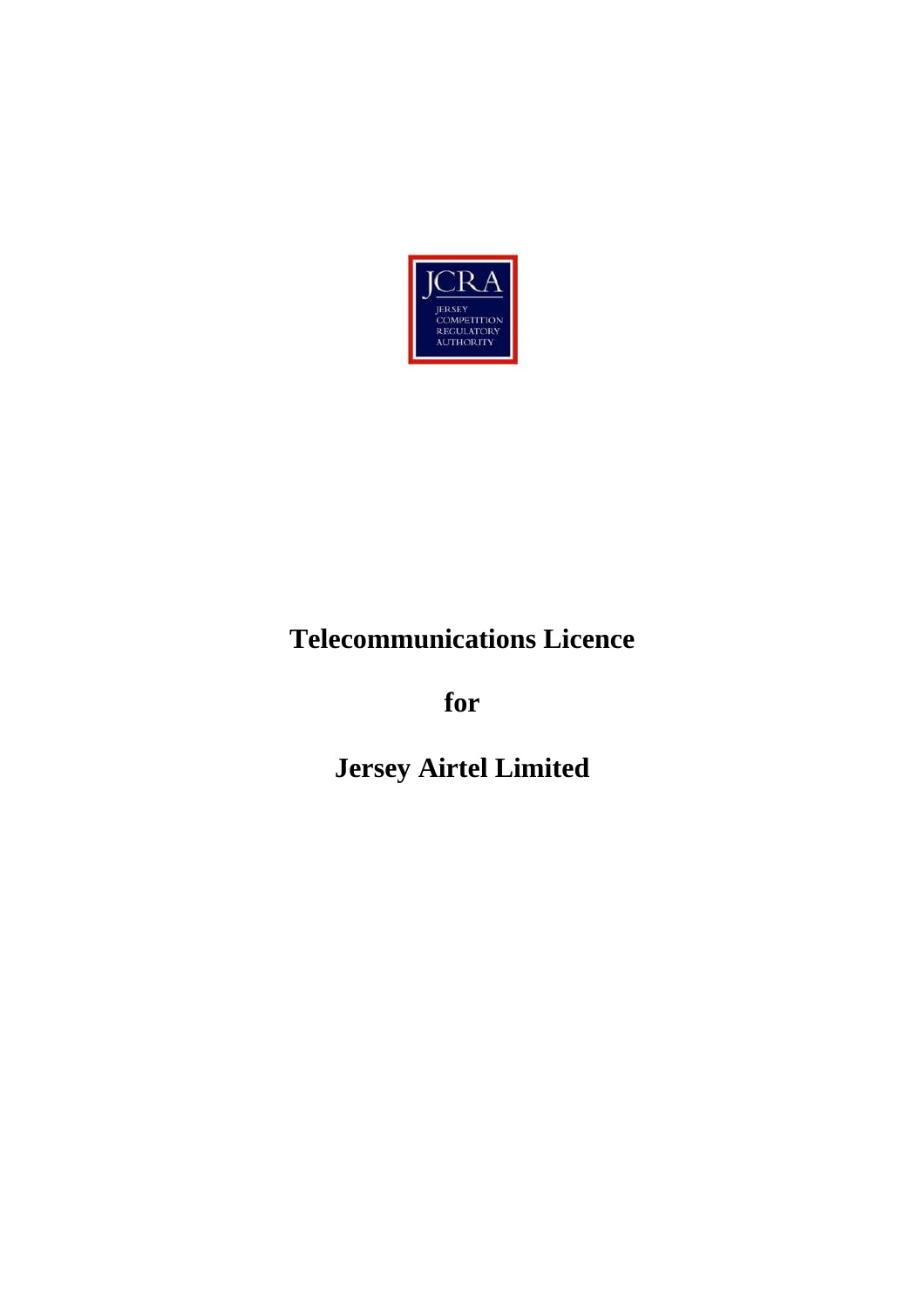## **JERSEY COMPETITION REGULATORY AUTHORITY**

#### **Class II Licence issued to Jersey Airtel Limited**

#### **under**

#### **THE TELECOMMUNICATIONS (JERSEY) LAW 2002**

The JCRA, in exercise of the powers conferred on it by the Telecommunications (Jersey) Law 2002, grants to the Licensee a Licence to run the Licensed Telecommunication System and provide Telecommunication Services (as these terms are defined in the Conditions of this Licence) within, to and from the Bailiwick of Jersey and subject to the Conditions, all lawful directions of the JCRA, and all applicable laws, rules, regulations, ordinances and orders of the States of Jersey.

**DATED [5 June 2015]**

**SIGNED**

**Michael Byrne, Chief Executive, Jersey Competition Regulatory Authority**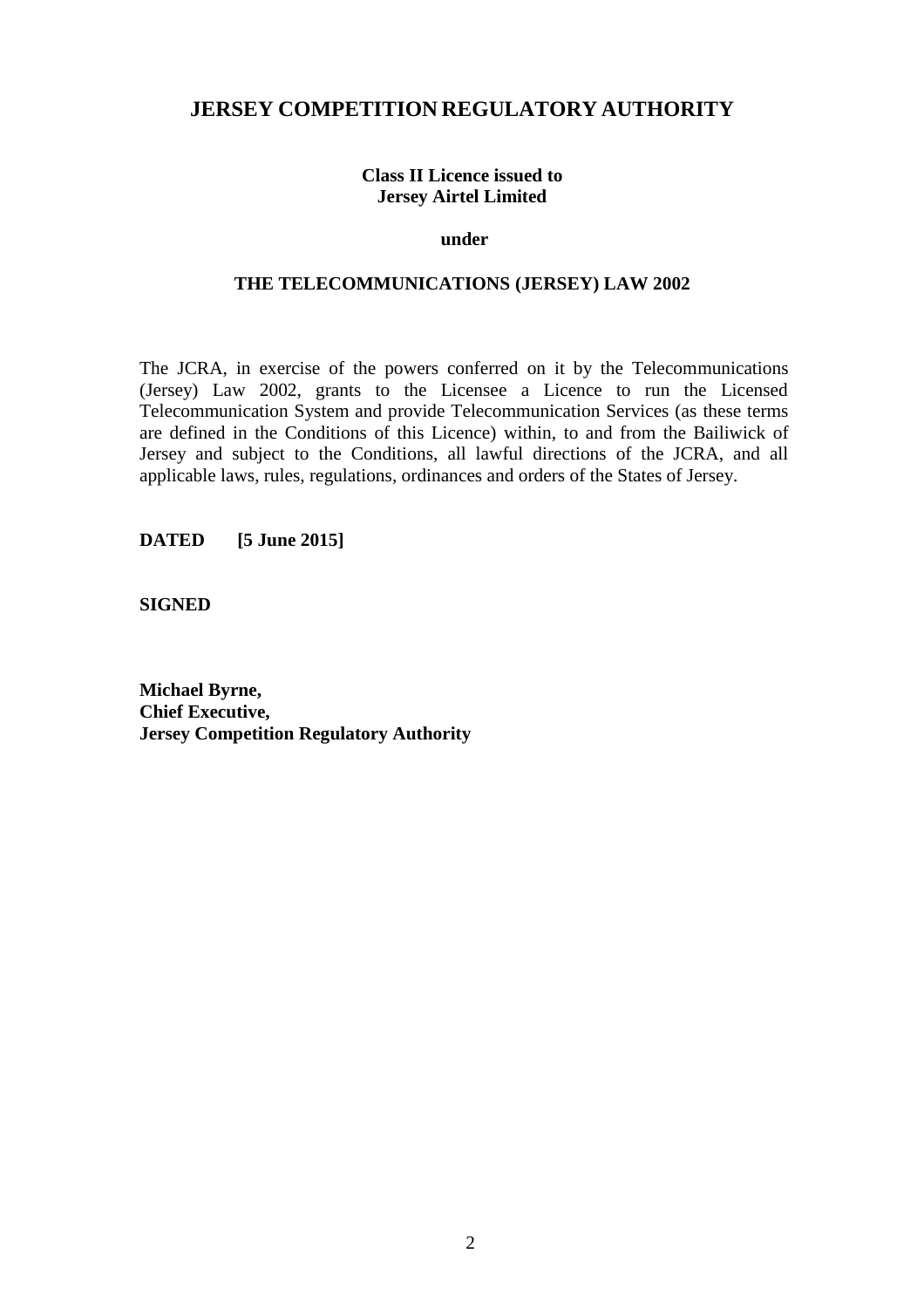#### **CONDITIONS**

#### **1. DEFINITIONS AND INTERPRETATION**

1.1 A word or expression that is used in the Licence and the Conditions and also is used in the Telecommunications (Jersey) Law 2002 (the Law) has, except where otherwise stated in the Licence or Conditions, the same meaning in the Licence and the Conditions that it has in the Law. In addition, the words and expressions set out below have the meanings given to them below:

**"Access"**: means the ability to obtain a required service, facility or function;

**"Associated Company"**: means a company that controls or is controlled by the Licensee or which is under the control of the same person or persons as control the Licensee;

**"BSI"**: means the British Standards Institute;

**"Change in Control"**: has the meaning given in Condition 2.7;

**"Class II Licence"**: means this Licence;

**"Conditions"**: means Conditions 1 through 27 of this Licence, as may be amended, revoked or added to by the JCRA;

**"Control"**: has the meaning given in Condition 2.7;

**"Customer Premise Equipment (CPE)"**: means terminal and associated equipment and inside wiring located at a Subscriber's premises and connected with the Licensed Telecommunication System;

**"Direction"**: means a written statement issued by the JCRA to the Licensee with which the Licensee must comply;

**"Directory Information Services"**: means services offering information concerning the name, number, address, customer type and directory type in respect of customers who have been provided with telecommunications directories and/or services relating to directory information;

**"ETSI"**: means the European Telecommunications Standards Institute;

**"Force Majeure":** means any cause affecting the performance by the Licensee of any obligation hereunder arising from acts, events, omissions, happenings or non-happenings beyond its reasonable control including (but without limiting the generality thereof) governmental or States' acts or regulations, fire, flood, inclement weather, terrorism or any disaster or an industrial dispute affecting the provision of Telecommunication Services. Any act, event, omission, happening or non-happening only will be considered Force Majeure if it is not attributable to the wilful act, neglect or failure to take reasonable precautions of the affected party, its officers, contractors, subcontractors, agents, servants or employees;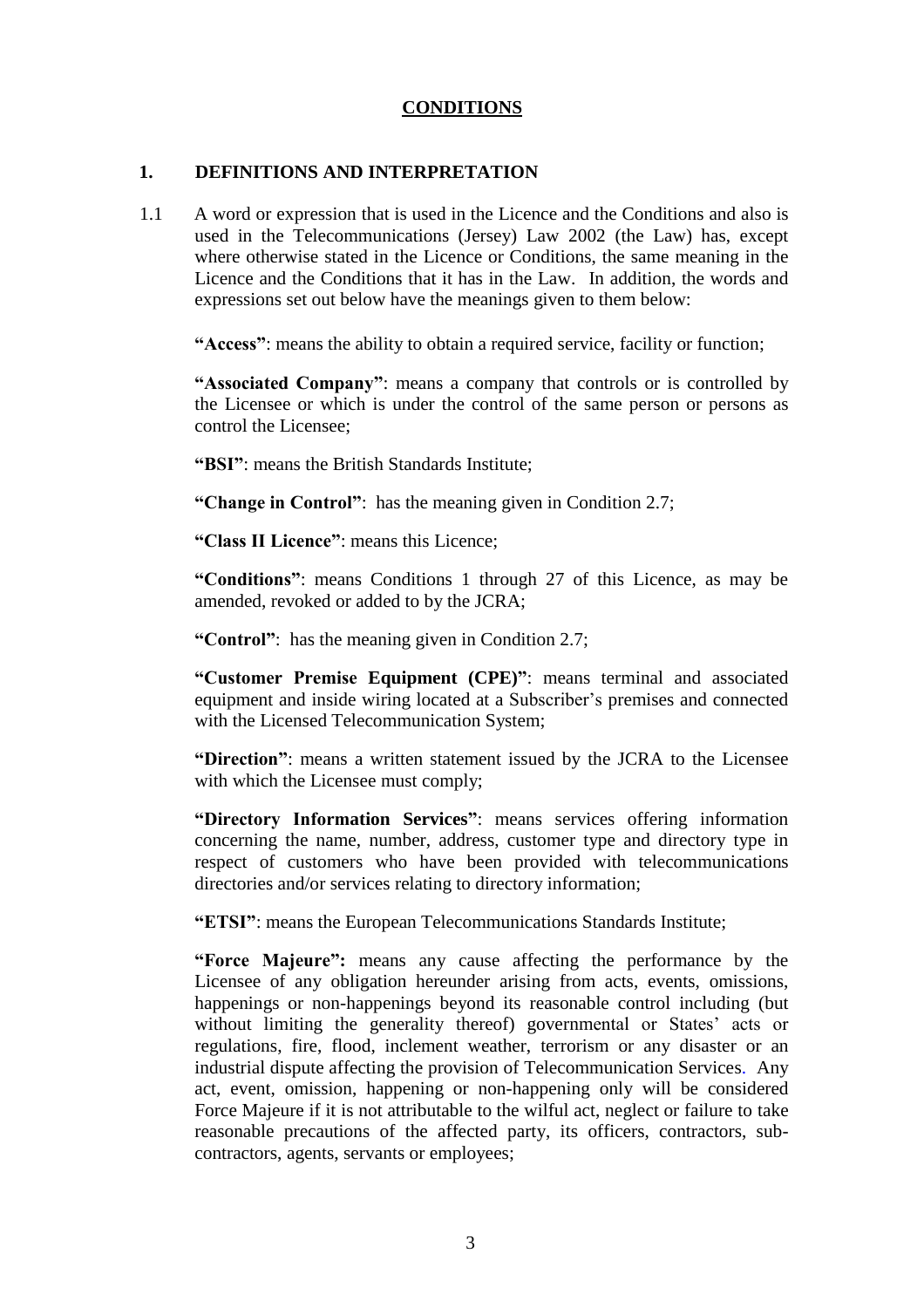**"Free**-**phone"**: means a service provided over the PSTN for which the cost of the call is paid at the termination and not by the caller;

**"Interconnect"**: means the connection of the telecommunication systems of two Licensed Operators;

**"ITU"**: means the International Telecommunications Union;

**"JCRA"**: means the Jersey Competition Regulatory Authority;

**"Licence"**: means this Class II Licence to run the Licensed Telecommunication System, subject to the Conditions;

"**Licence Commencement Date**": means the date on which this Licence is signed by the JCRA;

**"Licence Fee"**: means the fee prescribed by the JCRA under Article 17 of the Law and payable by the Licensee;

**"Licensed Operator"**: means any person who holds a Licence granted and in force under the Law;

**"Licensed Telecommunication System"**: means the system for the conveyance of messages through the agency of energy which the Licensee is authorised to establish, operate and maintain in the Bailiwick of Jersey;

**"Licensee"**: means Jersey Airtel Limited;

**"Licensee's Impact Statement"**: means the full statement of the proposed business provided to the JCRA by the Licensee on application for the Licence;

**"Mobile Telecommunications Network"**: means a mobile network infrastructure constructed in accordance with the standards described below and used for the purpose of providing Licensed Mobile Telecommunications Services in accordance with this Licence; the applicable standards are:

a) any relevant compulsory standards and/or specifications as are listed in the Official Journal of the European Communities for the provision of services, technical interfaces and/or network functions pursuant to Article 17 of the Framework Directive. Where no compulsory standards or specifications have been so published, the Communications Provider shall take full account of any relevant voluntary standards and/or specifications so published, and any relevant standards and/or specifications adopted by the European Standards Organisations;

b) in the absence of such standards and/or specifications referred to in paragraph a) above, international standards or recommendations adopted by the International Telecommunication Union (ITU), the European Conference of

Postal and Telecommunications Administrations  $(CEPT)$ , the International Organisation for Standardisation (ISO) and the International Electrotechnical Committee (IEC);

c) in the absence of such standards and/or specifications referred to in paragraphs a) and b) above, any other standard specified by the JCRA in a direction, provided that the JCRA shall not make such a direction if an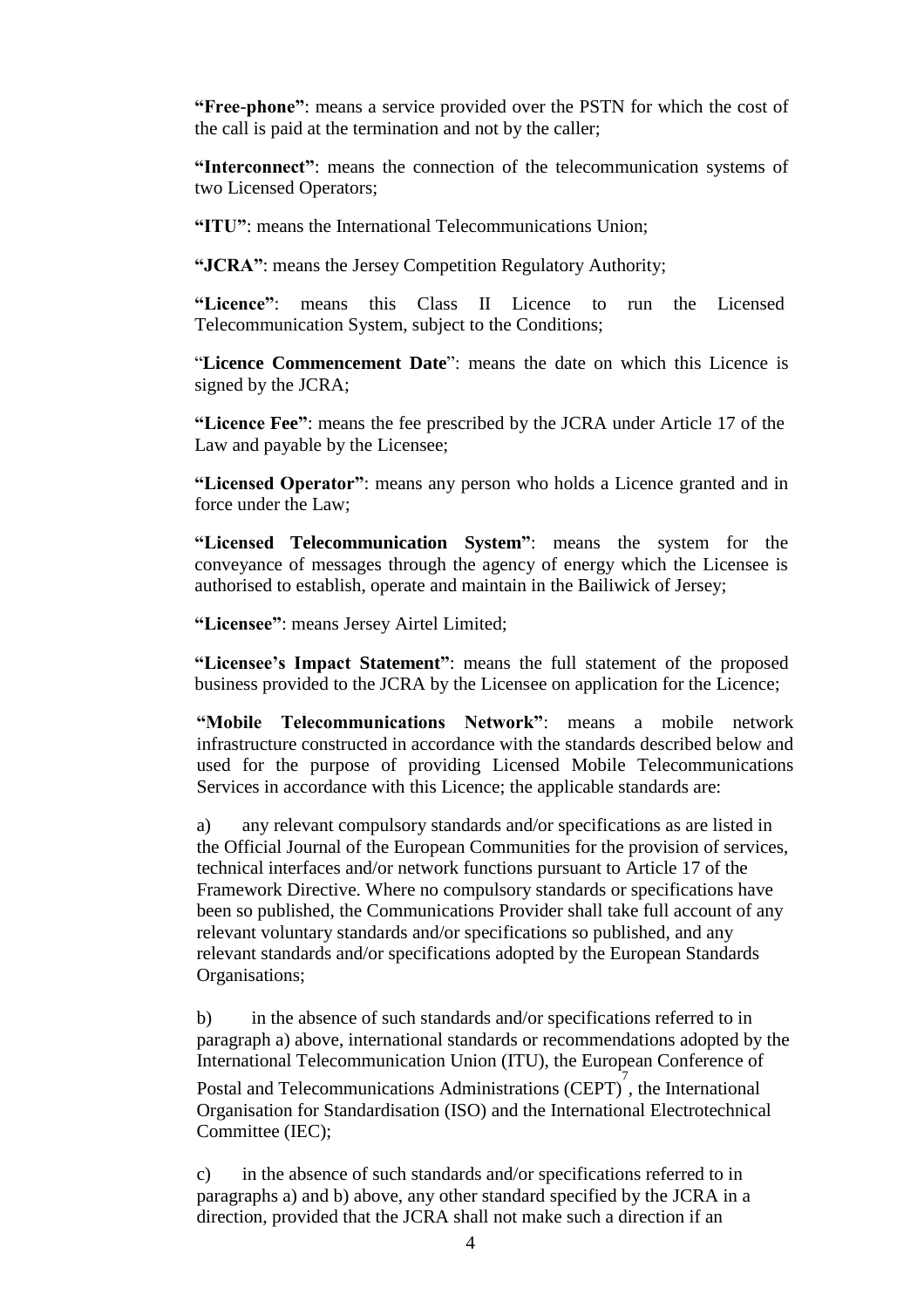appropriate European or other international standard is expected to be promulgated within a reasonable time;

d) in any case, a standard specified by the JCRA for the purpose of enabling an Interconnection and, generally, interoperability as long as this standard does not do more than to require compliance with a relevant standard in existence as referred to in paragraphs a) to c) above.

**"Mobile Telecommunications Service"**: means the system for conveyance of messages or data through a Mobile Telecommunications Network which may also be interconnected with the PSTN;

**"Network"**: means a set of interconnected devices across which a telecommunicated message can be passed;

**"Network Termination Point"**: means the physical point at which a Subscriber is provided with access to a Public Telecommunication Network;

**"Numbers"**: means the formats of codes and subscriber numbers for routing telecommunications services to a Network Termination Point, User, telecommunications equipment, or CPE in the Bailiwick of Jersey; which formats are allocated by either (i) the JCRA or (ii) the UK's Director General of Telecommunications, appointed under the Communications Act 2003, as administered by Ofcom

**"Number Portability"**: means a service enabling a Subscriber to transfer his contract with the Licensee to another Licensed Operator within the Bailiwick of Jersey and retain the same number allocated to that Subscriber by the Licensee;

**"Number Translation"**: means calls using non-geographic numbers which are translated to geographic numbers;

**"Numbering Conventions"**: means the guidelines from time to time set out in the Bailiwick of Jersey Numbering Plan and/or the Ofcom UK National Telephone Numbering Plan;

**"Other Licensed Operator"**: means any person who, other than the Licensee, holds a licence granted and in force under the Law;

**"Premium Rate Service (PRS)"**: means a commercial information or content provision service for which a high per-minute call charge is levied to the caller;

**"PSTN"**: means Public Switched Telephone Network;

**"Public Pay Telephone"**: means a telephone which is available to the general public for the use of Telecommunication Services, the means of payment for which is coins, cards or other tokens;

**"Public Telecommunication System"**: means a communications system to which the public have Access which includes, but is not limited to, fixed line and mobile telephone networks and the provision of wireless Internet Access services;

**"SMP"**: means Significant Market Power;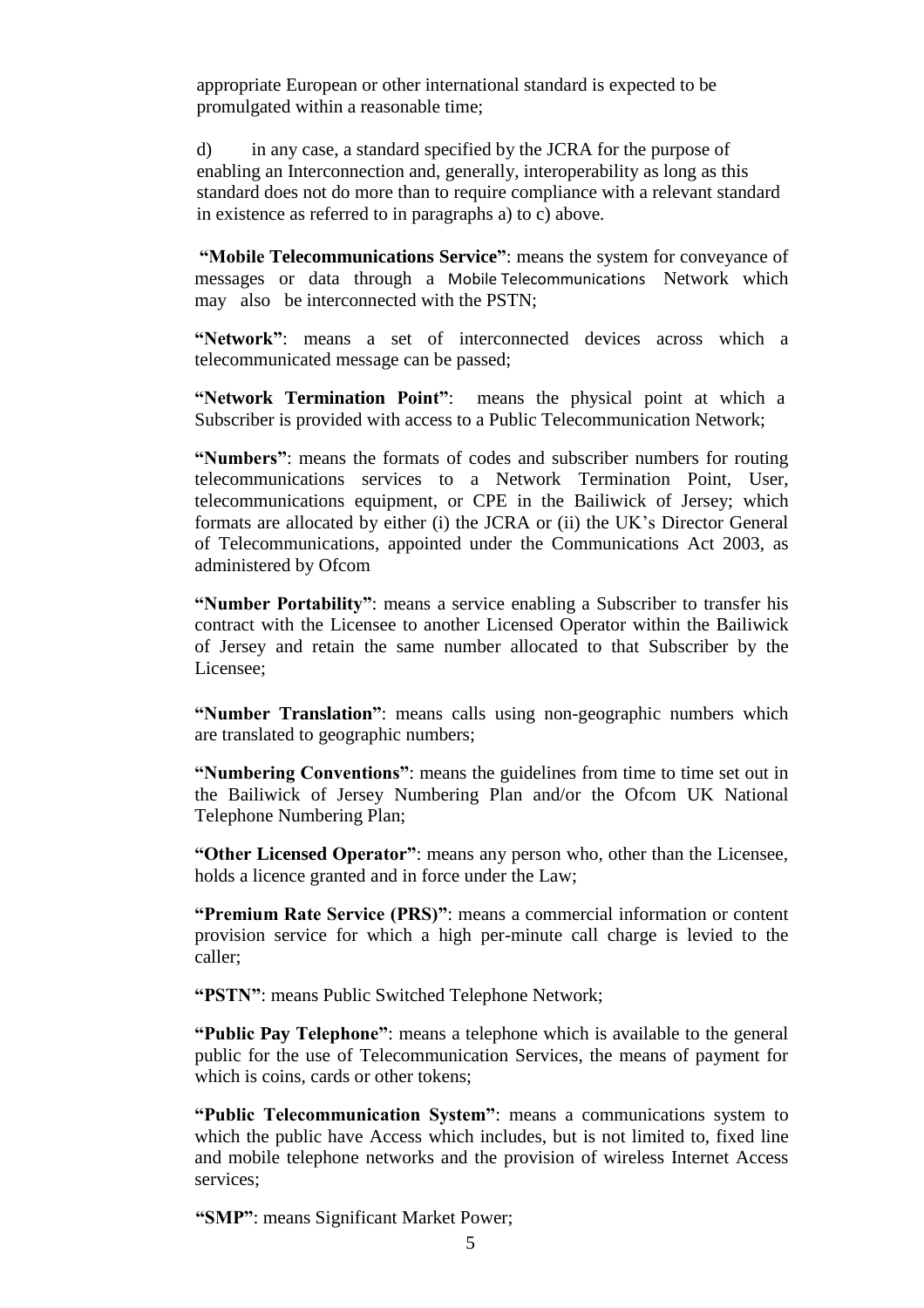**"Special Access Services"**: means dialled services for which the tariff is determined by the type of service being offered;

**"Subscriber"**: means any person who has a contract with the Licensee to receive Telecommunication Services via the Licensed Telecommunication System. For the avoidance of doubt a Subscriber does not include users of pre-paid services;

**"Subsidiary"**: has the same meaning as in the Companies (Jersey) Law 1991;

**"System"**: means a device for the origin and completion of telecommunicated messages;

**"Telecommunication Services"**: has the meaning set forth in Article 1 of the Law and includes the provision of any telecommunication service to the public;

"**Term**": means, subject to Condition 11, a period of fifteen (15) years from the Licence Commencement Date;

**"Universal Service Obligation (USO)"**: means the provision of basic voice telephony services to any User in the Bailiwick of Jersey including, but not limited to, the provision of basic telephony for (i) Users who are particularly likely to need to summon assistance in their homes or elsewhere due to disability, age, or other factors; and (ii) Users requiring special features because of physical, mental or other challenges in using Telecommunication Services;

"**User**": means a person, organization or other entity that is a consumer of Telecommunication Services.

- 1.2 In the Licence and these Conditions, unless the context indicates a contrary intention:
	- (a) references to Conditions, paragraphs and subparagraphs are to Conditions, paragraphs and subparagraphs of the Conditions, as varied from time to time in accordance with the Conditions;
	- (b) a document will be incorporated into and form part of the Conditions if it is referred to in the Conditions, and reference to such a document is to that document as varied from time to time;
	- (c) headings used for Conditions, paragraphs and subparagraphs are for ease of reference only and will not affect the interpretation of the Conditions;
	- (d) references to any law, rule, regulation, ordinance, order or other legal instrument includes any modification, re-enactment or legislative provisions substituted for the same;
	- (e) use of the word "includes" or "including" should be construed as being without limitation; and
	- (f) the masculine gender shall include the feminine and neuter, and the singular shall include the plural, and vice versa, and words importing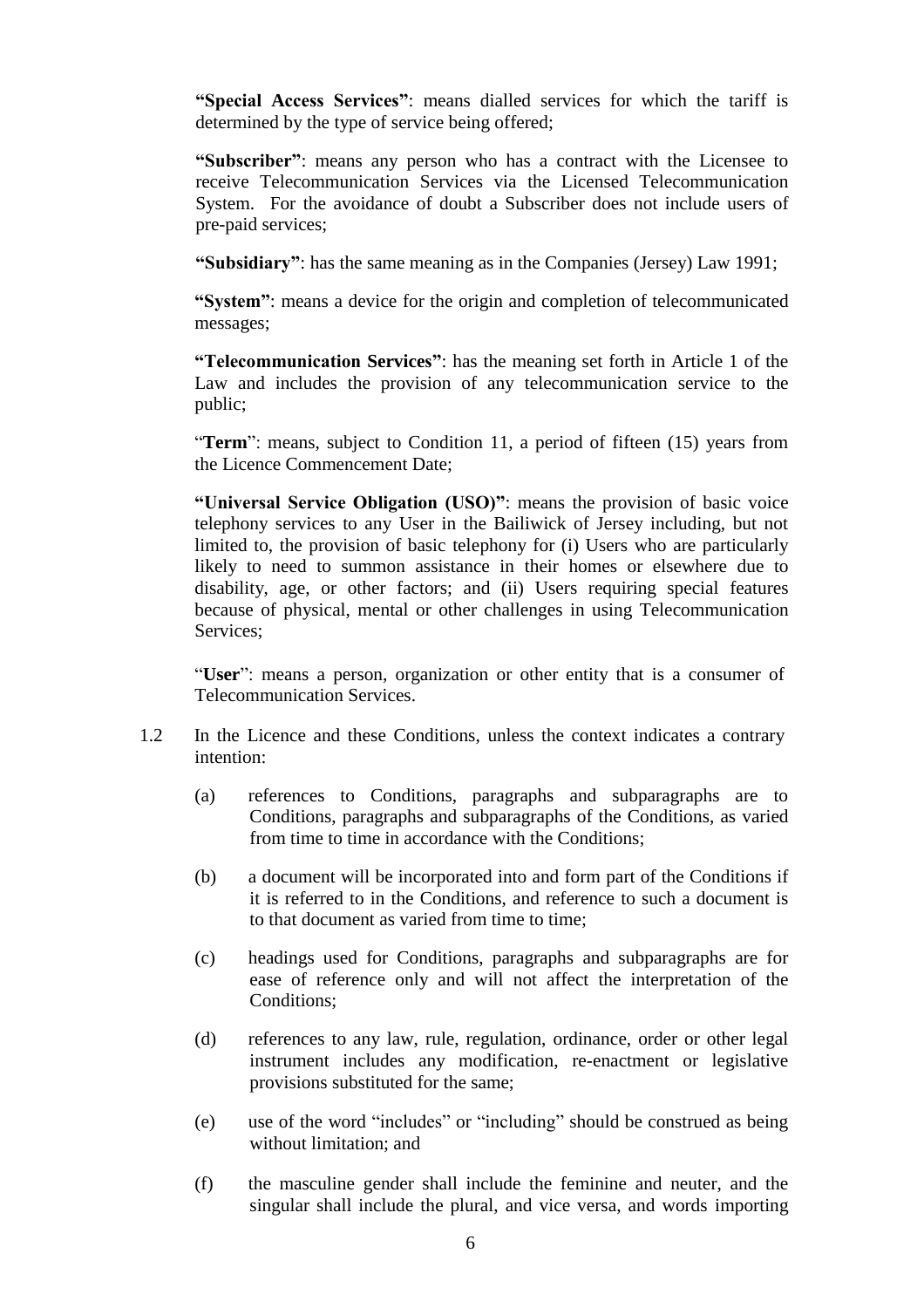persons shall include firms or companies.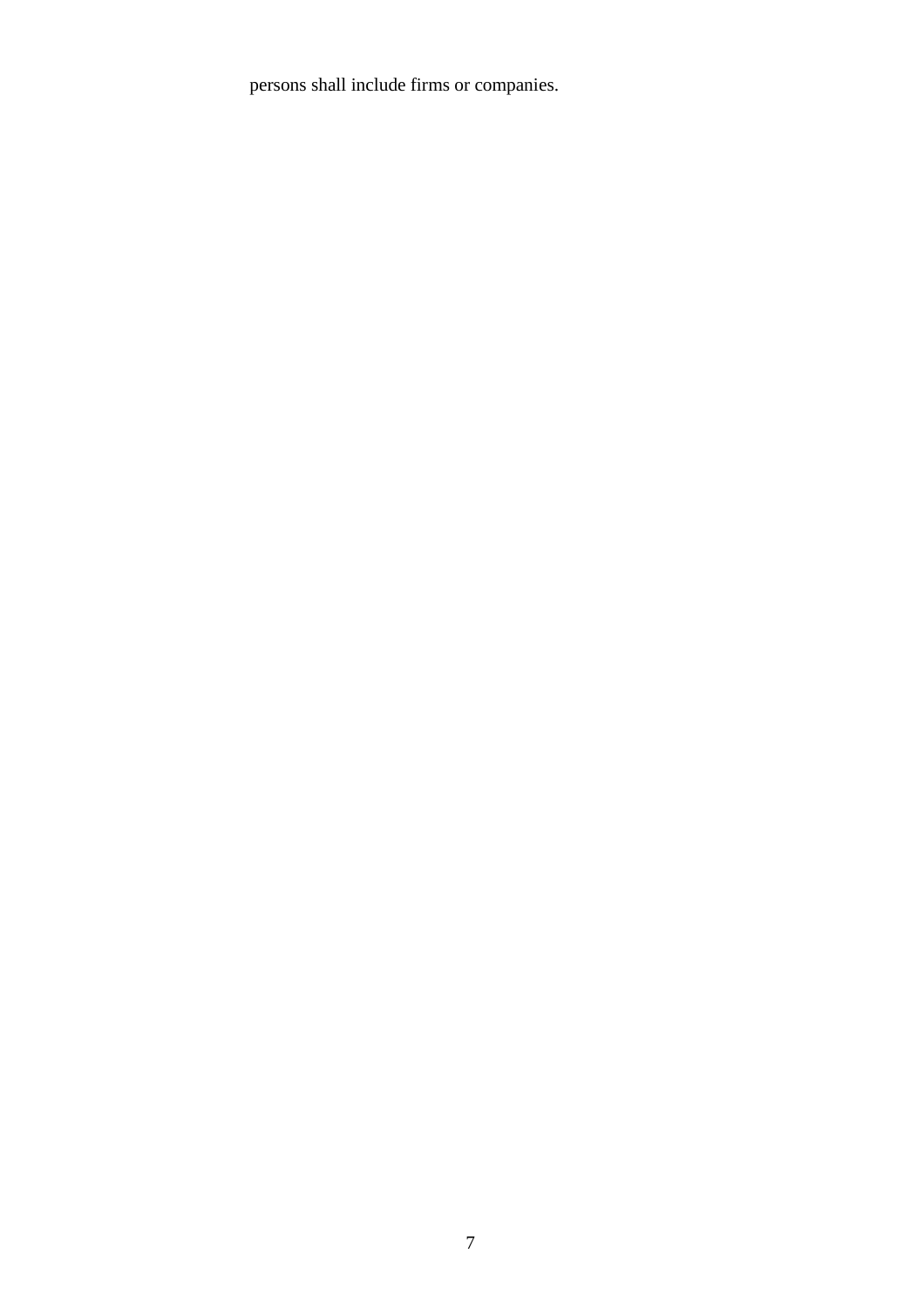# **PART I: ESTABLISHMENT AND ENFORCEMENT**

## **2. SCOPE OF THE LICENCE**

- 2.1 This Licence authorises the Licensee to run, (including establishing, operating and maintaining) a telecommunication system that is hereby designated as a Public Telecommunication System in the Bailiwick of Jersey for the Term.
- 2.2 For the avoidance of doubt, this Licence shall be non-exclusive.
- 2.3 The Licence is personal to the Licensee and the Licensee shall not:
	- (a) sub-license, assign or grant any right, interest or entitlement in the Licence nor transfer the Licence to any other person; or
	- (b) sell or pledge any of its assets which are necessary to provide the Licensed Telecommunication System which the Licensee is obliged to provide under this Licence, unless such assets are immediately replaced with equivalent assets, without the prior written consent of the JCRA, such consent not to be unreasonably withheld.

Condition 2.3 does not apply to:

- (i) a mortgage or other transaction entered into for the purpose of securing borrowings of the Licensee or a Subsidiary of the Licensee, being borrowings for the purpose of the Licensed Telecommunication System or the provision thereof or anything incidental thereto; or
- (ii) a transfer, assignment or other disposal of an interest in assets under an arrangement whereby the Licensee retains the use and benefit of such assets for the remainder of the useful life of such assets and for the duration of the Licence, or
- (iii) a transfer, assignment or other disposal of assets made in the ordinary course of business.
- 2.4 Subject to Condition 8 the Licensee shall notify the JCRA of the occurrence of any of the following:
	- (a) any fact or event likely to materially affect the Licensee's ability to comply with any Condition including any change to the Licensed Telecommunication System which may detrimentally affect the permanence, availability or quality of the Licensed Telecommunication System or Telecommunication Services;
	- (b) an insolvency-related event in respect of the Licensee or a Subsidiary, Associated Company or joint venture of the Licensee, or any preparatory steps being taken that might lead to an insolvency-related event, immediately upon the Licensee becoming aware of the event.
- 2.5 The Licensee shall notify the JCRA: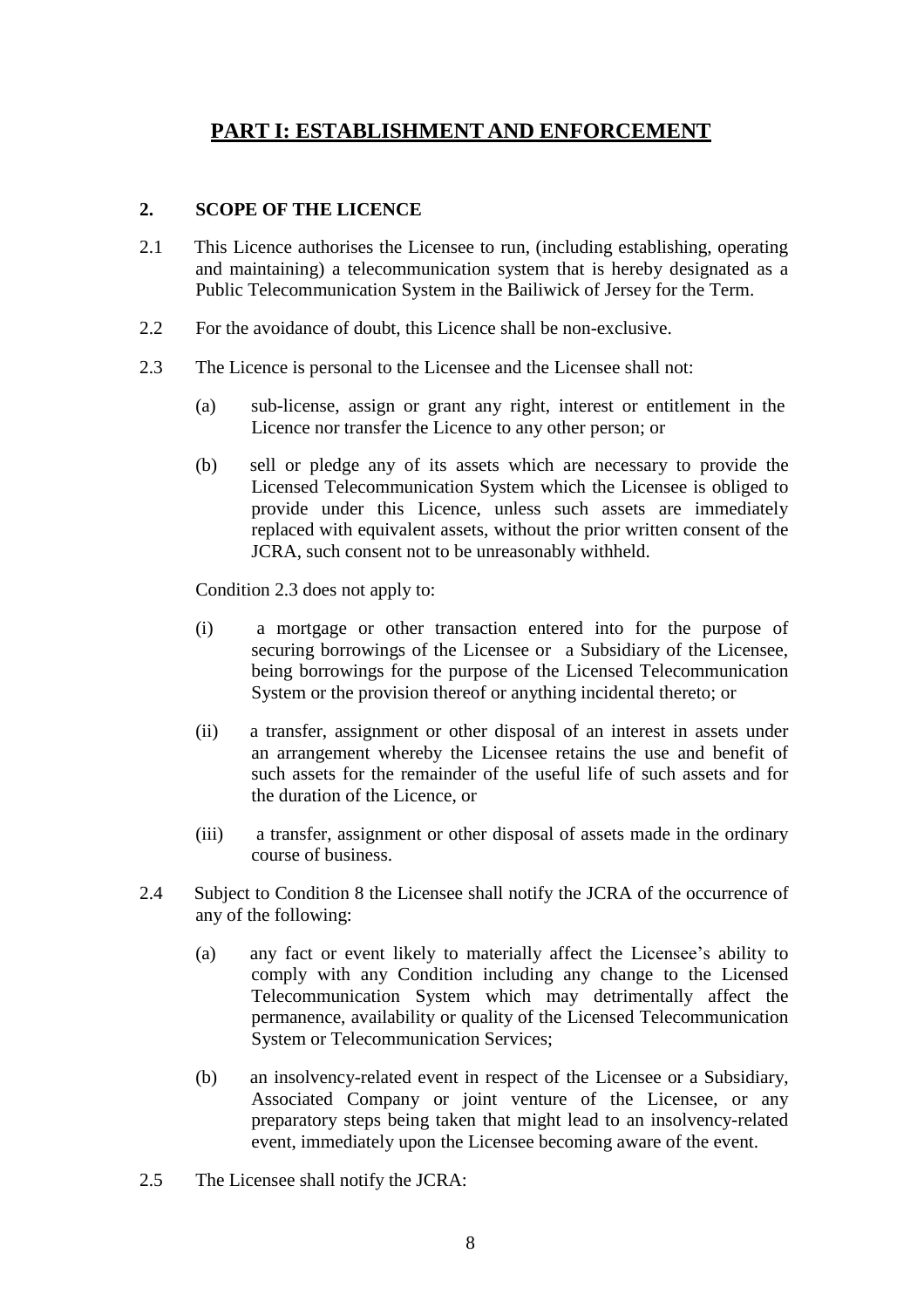- (a) of any proposed Change of Control of the Licensee or Associated Company forthwith upon the Licensee, or its Chairman, Chief Executive Officer, Chief Operating Officer or any Director becoming aware of the proposed change; and
- (b) in any event, on the occurrence of any Change of Control of the Licensee, within thirty (30) days of that event.
- 2.6 On receipt of notification of Change of Control the JCRA may:
	- (a) approve, in writing, the change or the proposed change;
	- (b) disapprove, in writing, the change or the proposed change, giving reasons; or
	- (c) approve the proposed change or the change subject to the Licensee accepting a modification of the Licence under Article 18 of the Law

and, or in addition to any of the above measures, the JCRA may issue such Directions to the Licensee or invoke any of the sanctions, penalties or remedies in the Law or the Licence as the JCRA considers necessary or appropriate.

In taking action under this section, the JCRA may have regard to whether or not the JCRA would have awarded the Licence to the Licensee had the Change of Control taken effect prior to the award.

- 2.7 In this Condition 2, "Control" shall mean any direct or indirect possession of any power or right that enables a person or group of persons to direct, or cause the general direction of, the management or policies of the Licensee or Associated Company by any means and in any event. A person or group of persons shall be deemed to Control the Licensee or Associated Company if:
	- (a) he or they exercises or controls the exercise of fifty (50) per cent or more of the votes able to be cast at general meetings of the Licensee or Associated Company on all, or substantially all, matters; or
	- (b) he is or they are able to appoint or remove directors holding a majority of voting rights at board meetings on all, or substantially all matters or is able to appoint or remove a majority of the governing body of the Licensee or Associated Company; or
	- (c) he or they exercises or controls the exercise of fifty (50) per cent or more of the partnership or other ownership interests of the Licensee or Associated Company,

and, in each case, reference to the Licensee or Associated Company shall include any person or group of persons who Controls the Licensee or Associated Company in any of such ways, and "Change of Control" shall mean any change as a result of which any other person or group of persons acquires Control.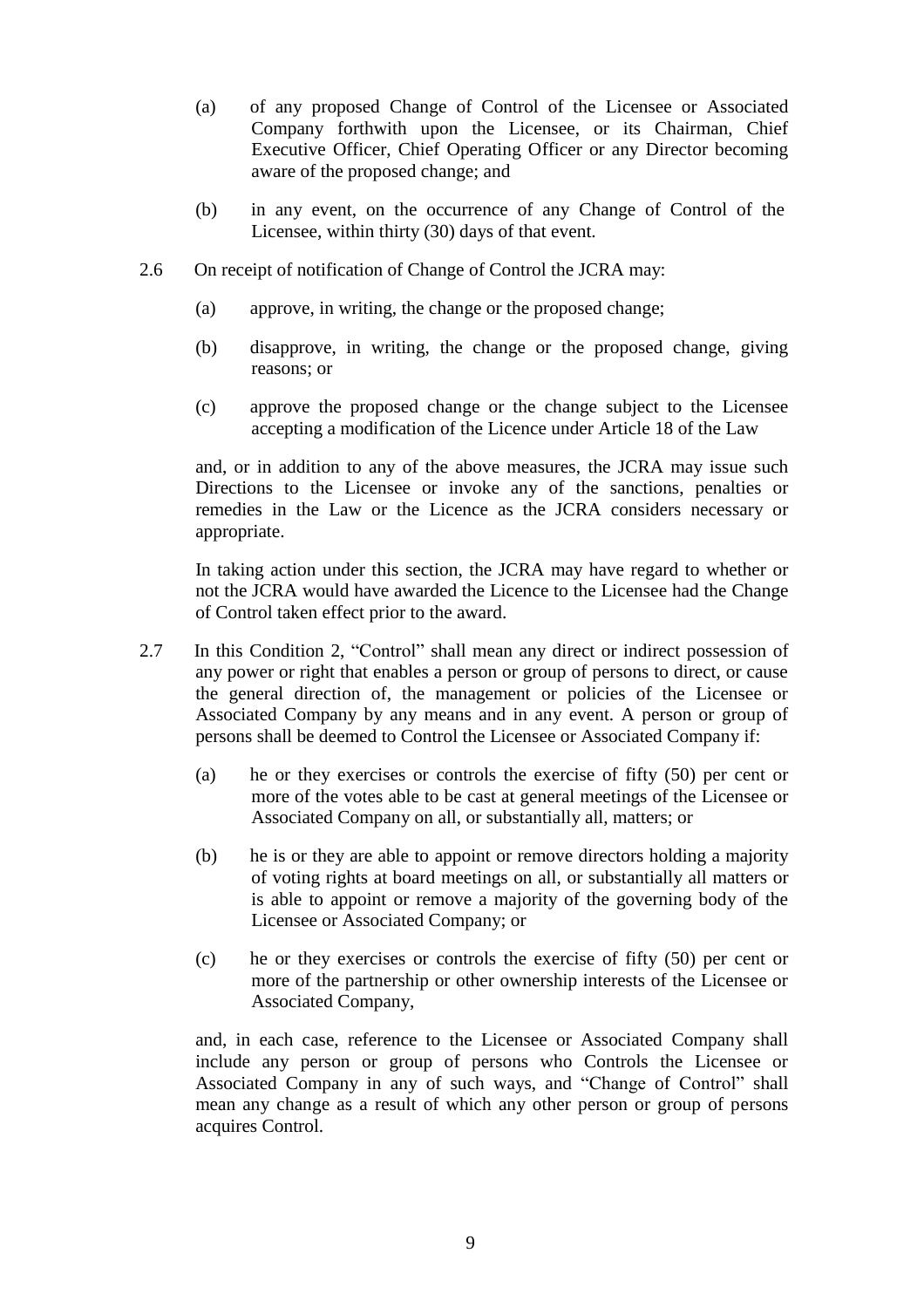- 2.8 The Licensee shall supply to the JCRA, in relation to itself and any Subsidiary of the Licensee:
	- (a) a copy of its annual return on the same date on which it is required to be filed in accordance the laws of the Bailiwick of Jersey,
	- (b) a copy of its annual report and accounts on the same date on which it is circulated to the shareholders of the relevant body corporate; and
	- (c) in relation to any Subsidiary of the Licensee where the relevant body corporate is not incorporated in the Bailiwick of Jersey any returns, reports, accounts or other information under the laws of any jurisdiction which are, in the opinion of the JCRA reasonably required, and which are analogous or equivalent annual return and annual report and accounts, at such times and in such forms as the JCRA directs.
- 2.9 The Licensee shall comply with any other requirement in law or practice to obtain any additional consents, permissions, authorisations or licences as may be necessary for the provision of the Licensed Telecommunication System and for the exercise of its rights or discharge of its obligations under this Licence.
- 2.10 The Licensee shall ensure that:
	- (a) the administration and management of the business associated with the running (including establishment, maintenance and operation) of the Licensed Telecommunication System shall be conducted from the Bailiwick of Jersey; and
	- (b) its business is conducted in a manner which the JCRA is satisfied is on a normal commercial basis and at arm's length from the business of any of its shareholders, Subsidiaries, Associated Companies or joint ventures.

## **3. LICENCE FEE**

- 3.1 The Licensee shall pay the Licence Fee in the manner directed by the JCRA.
- 3.2 Without prejudice to any other remedies of the JCRA under this Licence or the law, if the Licensee fails to pay any amount due to the JCRA under this Condition 3 by the due date, the unpaid amount will accrue interest daily from the due date to the date of payment at four (4) percentage points above the published base rate of the Bank of England.

## **4. PROVISION OF INFORMATION**

4.1 For the purpose of monitoring the Licensee's compliance with the Conditions and the Law, the Licensee shall provide to the JCRA in the manner and at the times required by the JCRA, any documents, accounts, returns, estimates, reports or other information (whether financial, operational, technical or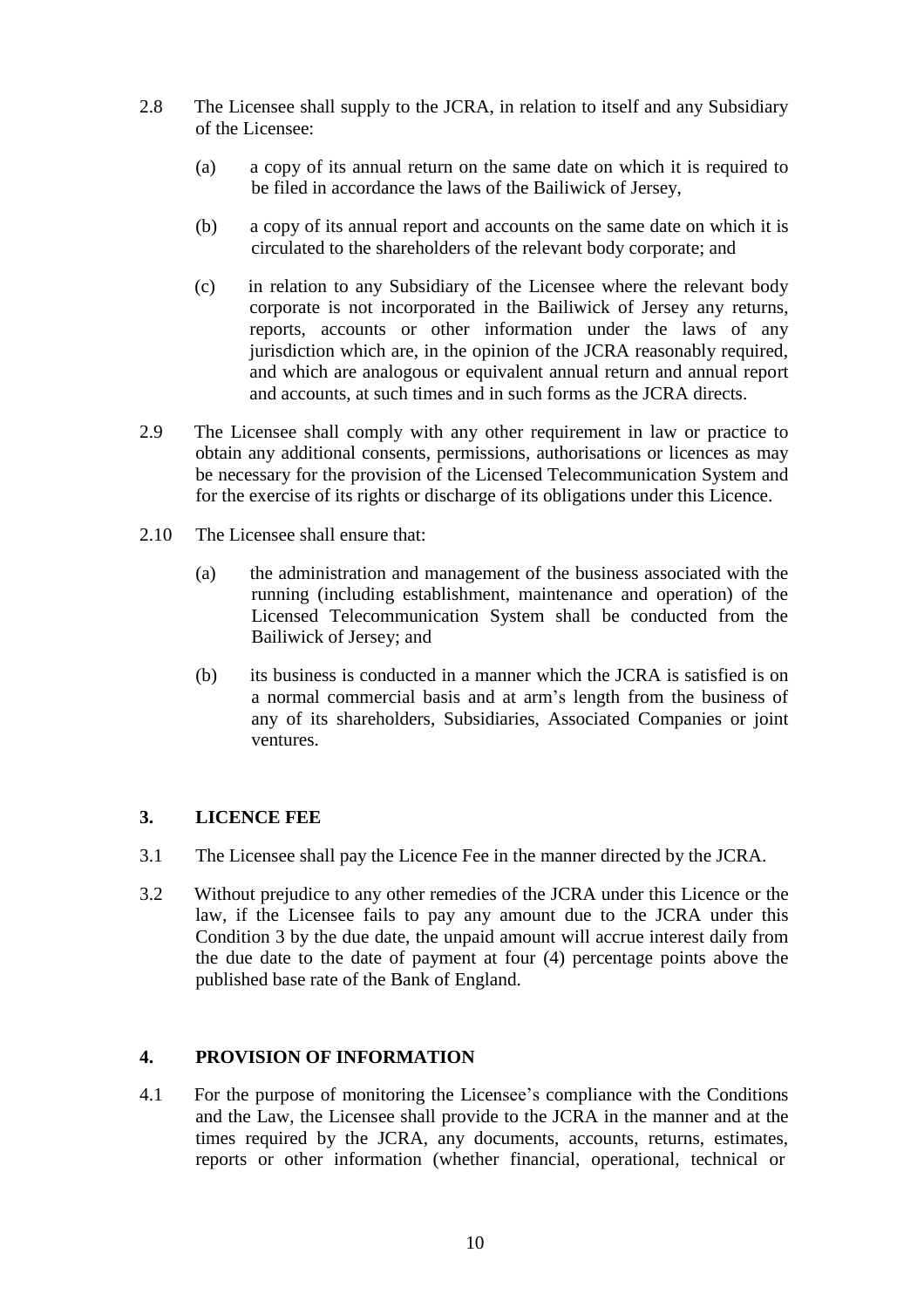otherwise) including but not limited to the documents, accounts, returns, estimates, reports and other information specified in this Licence.

- 4.2 The Licensee shall, within ninety (90) days of the Licence Commencement Date, provide the JCRA with a comprehensive report on its use of the radio frequency spectrum, and the anticipated future use, and provide updates on the report as requested by the JCRA from time to time.
- 4.3 The JCRA may require an examination, investigation or audit of any aspect of the Licensee's business relating to the Licensed Telecommunication System or its compliance with the Conditions and the Law, and the Licensee shall provide any assistance requested by the JCRA in relation to any such examination, investigation or audit. The JCRA may issue directions with regard to the manner in which such an examination, investigation or audit is carried out, including the creation of financial and/or technical specifications or documentation.
- 4.4 In particular, the JCRA may authorise a person to carry out an examination, investigation or audit or may require the Licensee to arrange for an examination, investigation or audit of any aspect of the Licensed Telecommunication System to ensure compliance with the Conditions. The Licensee shall allow the JCRA's authorised representative to attend at, enter and inspect any premises under the Licensee's or any of its Subsidiary's or joint venture's control, and to take copies of any documents and to acquire any information in the control of the Licensee or any Subsidiary or joint venture of the Licensee, as may be required in order to carry out the examination investigation or audit.
- 4.5 The Licensee shall bear all reasonable costs associated with any examination, investigation or audit conducted under this Condition 4.

## **5. COMPLIANCE**

- 5.1 In addition to the Conditions, the Licensee shall comply with:
	- (a) any obligation imposed on it by the Law or by any law, regulation, rule, ordinance or order; and
	- (b) any Direction duly issued by the JCRA under the Law, under any other law, regulation, rule, ordinance or order of the States of Jersey, or under this Licence.

## **6. MODIFICATION**

6.1 The JCRA may from time to time modify, delete or add to any Condition in this Licence. Any modification, deletion or addition to the Conditions shall be made in accordance with Article 18 of the Law and any other requirements under any applicable law.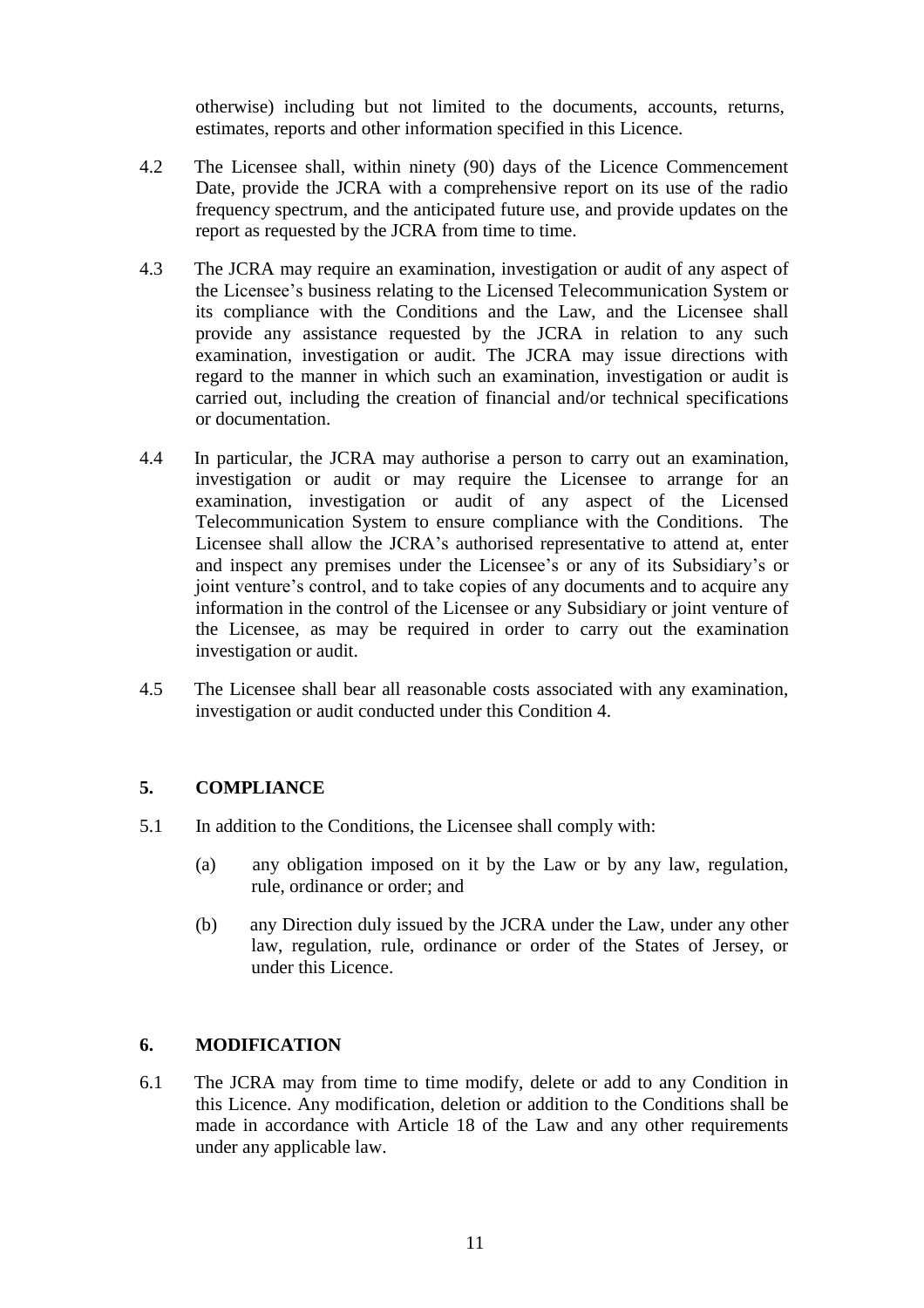## **7. ENFORCEMENT AND REVOCATION**

7.1 The JCRA may at any time revoke this Licence in accordance with Article 20 of the Law. The JCRA may also take any action to enforce any Condition of this Licence in accordance with Article 19 of the Law or any Direction issued relating to this Licence.

## **8. EXCEPTIONS AND LIMITATIONS ON THE LICENSEE'S OBLIGATIONS**

- 8.1 If the Licensee is prevented from performing any of its obligations under this Licence because of Force Majeure:
	- (a) the Licensee shall notify the JCRA of those obligations it is prevented from performing and the reason why as soon as reasonably practicable; and
	- (b) the JCRA may suspend those obligations and the Licensee will not be liable to perform those obligations, for so long as the Force Majeure continues, only if and to the extent that the inability to perform could not have been prevented by taking steps specifically required under this Licence or other reasonable precautions and the inability cannot reasonably be circumvented by the Licensee at its expense through the use of alternate sources, work-around plans or other means.

## **9. INTEGRITY OF THE NETWORK**

- 9.1 The Licensee shall take all reasonable steps to ensure the integrity of the Network and may refuse to provide the Telecommunication Services which it is obliged to provide in accordance with Condition 13 of this Licence to a particular User, if providing those Telecommunication Services would or would be likely to cause damage or interference to the Licensed Telecommunication System.
- 9.2 The Licensee shall provide details with regard to any proposed refusal to the JCRA. The JCRA shall issue a Direction on the matter.

## **10. MATTERS OF INTEREST TO JERSEY**

- 10.1 The Licensee shall, in connection with its establishment, operation and maintenance of the Licensed Telecommunication System take reasonable steps to prevent any Telecommunication Services from being used in, or in relation to, the commission of offences against the laws of the Bailiwick of Jersey.
- 10.2 The Licensee shall establish and maintain the capability to intercept messages transmitted over the Licensed Telecommunication System and to provide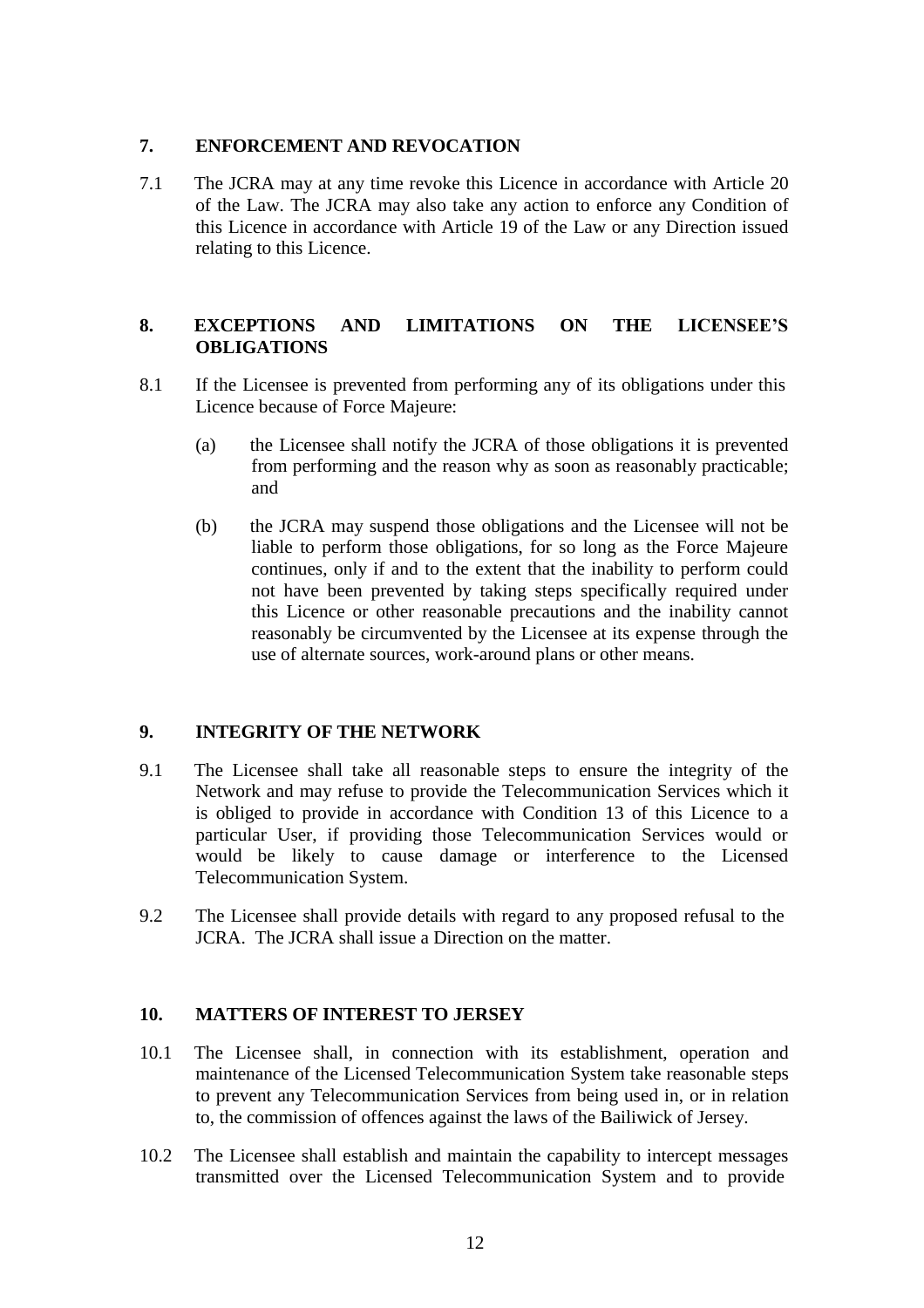information regarding the use of Telecommunication Services, in order to be able to meet the requirements of the laws of the Bailiwick of Jersey.

## **11. TERM AND RENEWAL**

- 11.1 The Licence commences on the Licence Commencement Date and continues, subject to the Licensee's compliance with the Conditions and the Law and subject to any revocation or suspension by the JCRA, for the Term.
- 11.2 At any time after the ninth  $(9<sup>th</sup>)$  anniversary but prior to the eleventh  $(11<sup>th</sup>)$ anniversary of the Licence Commencement Date, the Licensee may serve notice on the JCRA requesting a renewal of this Licence.
- 11.3 Within fifty six (56) days of the receipt of this notice under Condition 11.2, or such further period as may be agreed with the Licensee, the JCRA shall notify the Licensee whether or not it agrees to a renewal of the Licence subject to the same Conditions or any modified, amended or additional Conditions, subject to the License providing all necessary information to the JCRA to enable it to make the notification within the specified time.

## **12. MISUSE OF DATA**

12.1 The Licensee shall not make use of network or traffic data, traffic profiles or any other data of any nature which become available to it directly or indirectly as a result of entering into Interconnect arrangements or otherwise as a result of carrying messages, in any way which, in the reasonable opinion of the JCRA, would unduly prefer the interests of any business carried on by the Licensee or a Subsidiary, Associated Company, or joint venture of the Licensee, or place Other Licensed Operators at an unfair disadvantage.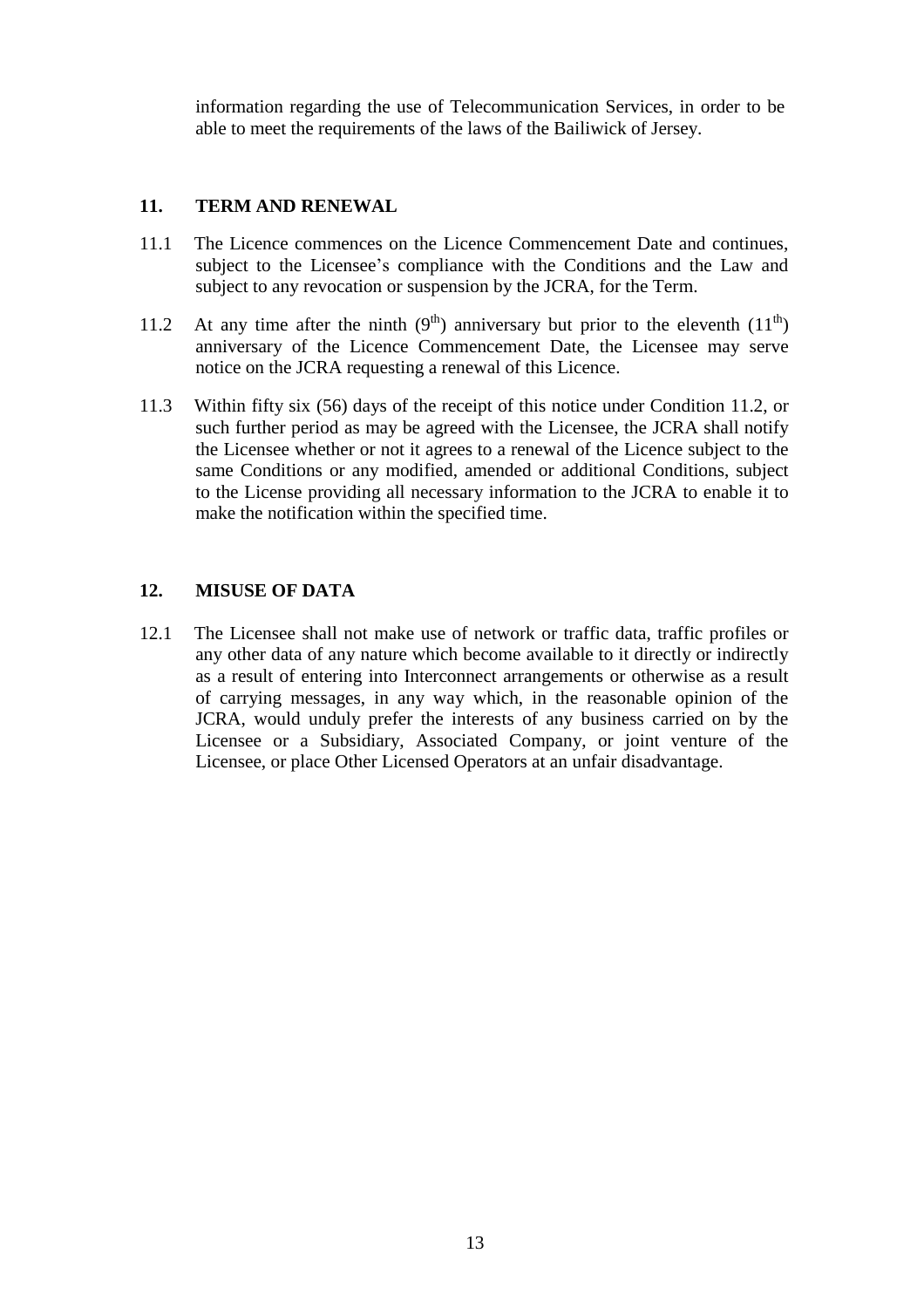## **PART II: PUBLIC SERVICE CONDITIONS**

#### **13. UNIVERSAL SERVICE**

- 13.1 Where so directed by the JCRA, the Licensee shall provide in the Bailiwick of Jersey a Universal Service if the JCRA determines that the Licensee holds SMP in a relevant telecommunications market. The Licensee shall comply with any Direction given by the JCRA in respect to the USO.
- 13.2 Until otherwise instructed, the Licensee shall defray the full cost of the USO set out in this Condition. In the event that the provision of the USO can be demonstrated to represent an unfair burden on the Licensee, the JCRA may introduce a mechanism to share the determined net cost of the USO between Licensed Operators. Such determination may be made following consultation by the JCRA on the appropriate mechanism to be used.
- 13.3 The JCRA may direct the Licensee to contribute to a fund established to cover the net cost of the provision of the USO, and the Licensee shall comply with such Directions.
- 13.4 If required by any Subscriber to whom it provides Telecommunication Services, the Licensee shall also provide a facility for that Subscriber to rent a range of CPE for the purposes of meeting requirements of the USO and to provide maintenance services in respect of any such rented CPE in that Subscriber's control which is to be lawfully connected to the Telecommunication Network at a Network Termination Point, except where:
	- (a) the Licensee has notified that Subscriber that the CPE is beyond economic repair or the components or tools necessary to affect the repairs are no longer available and provided that the JCRA has agreed in writing accordingly; or
	- (b) the CPE was supplied by a person other than the Licensee or its Subsidiaries or joint ventures.

## **14. PUBLIC EMERGENCY CALLS**

- 14.1 The Licensee shall provide a public emergency call service, being a Telecommunication Service that enables a User at any time and without incurring any charge or using any coin or token, to communicate with the police, the ambulance or fire services or the marine search and rescue services and to notify them of an emergency by using CPE lawfully connected to the Licensed Telecommunication System at any place in the Bailiwick of Jersey.
- 14.2 The Licensee shall ensure that codes 112 and 999 and other codes which may be designated as emergency access codes are exclusively reserved for calls to emergency services.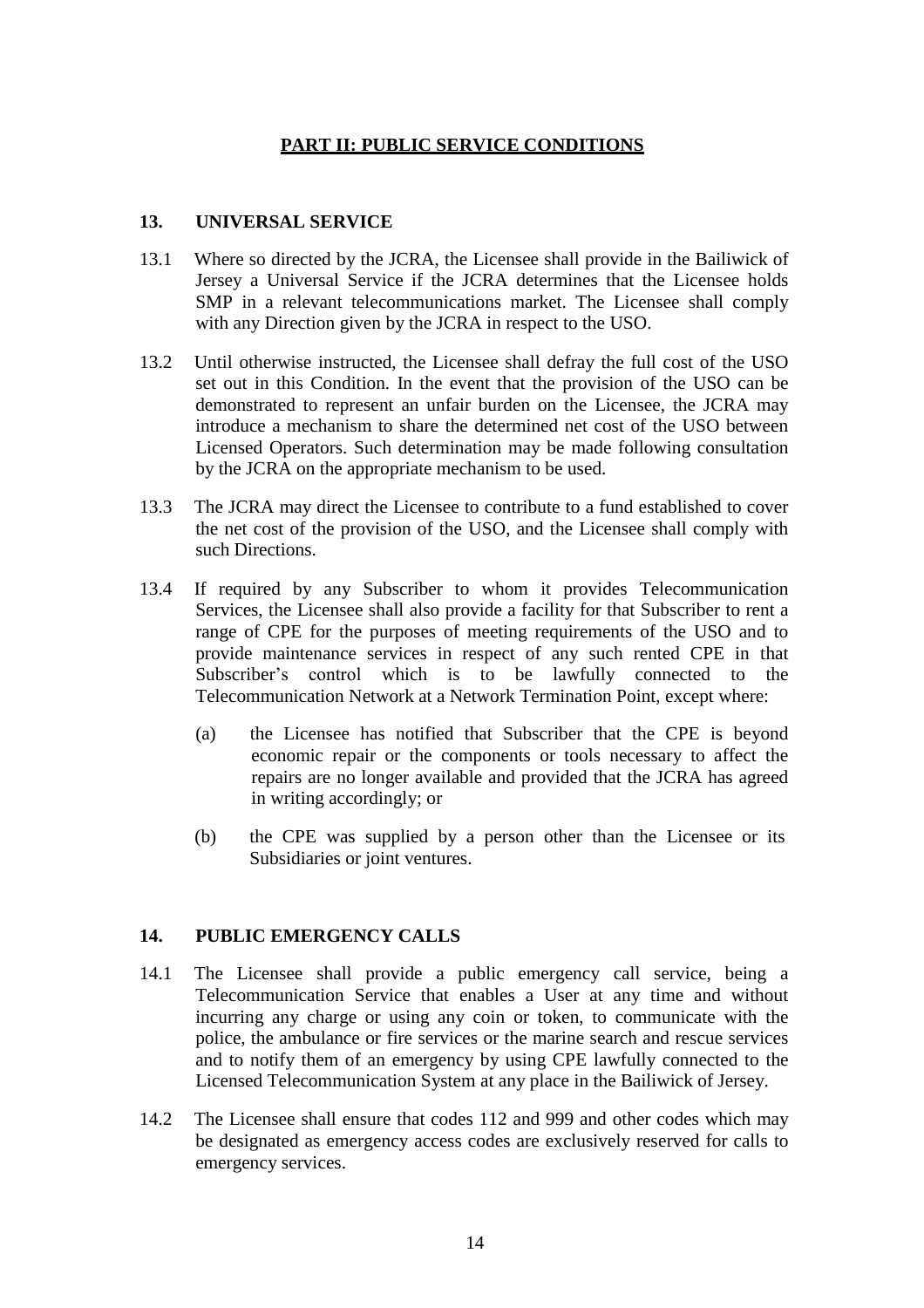## **15. DIRECTORY INFORMATION**

- 15.1 The Licensee shall ensure that Users have access to Directory Information Services and operator-assisted services offered by the Licensee and any Other Licensed Operator who is obliged to provide such services.
- 15.2 The Licensee shall, at its own expense:
	- (a) maintain a complete and accurate database of its Subscribers' Numbers and make the data available to Other Licensed Operators who become obliged to provide Directory Information Services (but only to facilitate the provision of Directory Information Services);
	- (b) co-operate with all such Other Licensed Operators in the supply or compilation of comprehensive and accurate directory information;
	- (c) not use any directory information provided to it by any Other Licensed Operator for any purpose other than for providing Directory Information Services unless specifically authorised to do so by the Other Licensed Operator concerned; and
	- (d) provide access to a range of Directory Information Services in order to provide subscribers with a choice of services to be compliant with the Numbering Conventions or as directed by the JCRA.
- 15.3 The Licensee shall comply with the applicable laws covering the protection of data.

#### **16. PUBLIC PAY TELEPHONES**

- 16.1 The Licensee shall ensure that the following Telecommunication Services are accessible at all Public Pay Telephones owned and operated by the Licensee and forming part of the Licensed Telecommunication System:
	- (a) Voice Telephony Services;
	- (b) competitive Directory Information Services;
	- (c) public emergency call services without the need for any charge or the use of any card or other token;
	- (d) Free-phone, Premium Rate Services and Special Access Services; and
	- (e) operator-assisted services.

In this Condition "Voice Telephony Services" means the conveyance of voice messages between the Licensed Telecommunication System and any other public telecommunications network.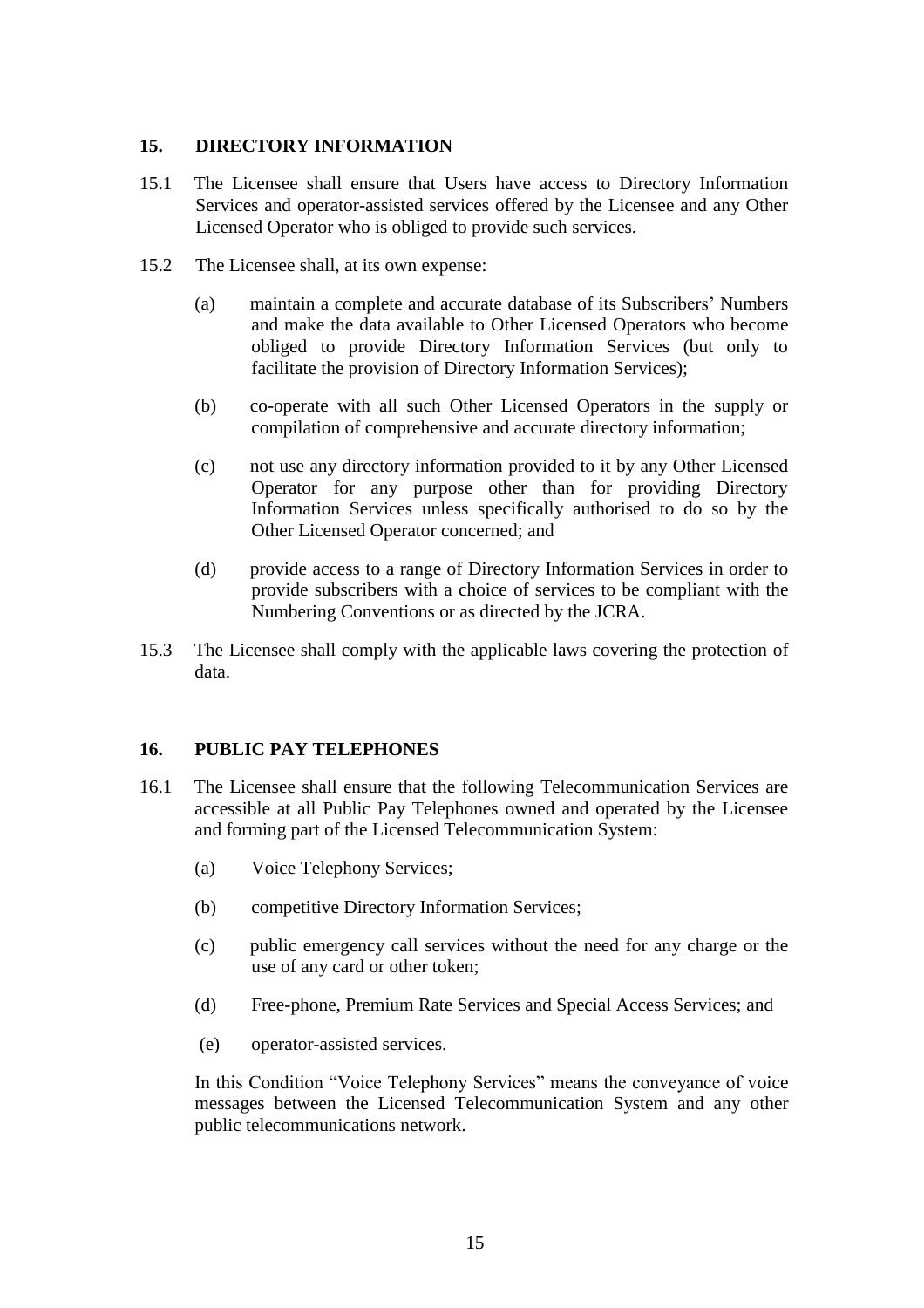- 16.2 All Public Pay Telephones provided by the Licensee shall display a notice specifying:
	- (a) the minimum charge for connection, call charge information and permissible methods of payment and/or a means of accessing this information free of charge;
	- (b) the location of the Public Pay Telephone;
	- (c) a statement that emergency calls can be made without charge, card or token;
	- (d) a statement as to whether or not incoming calls can be received; and
	- (e) contact information in the event of service complaints free of charge.
- 16.3 The Licensee shall be responsible for the installation, maintenance and prompt repair of its Public Pay Telephones and shall ensure that at least one of any such Public Pay Telephones in each location where Public Pay Telephones are located, is equipped for use by people with hearing, sight or other disabilities, unless the JCRA directs otherwise.
- 16.4 If the Licensee wishes to withdraw any Public Pay Telephone from service it shall display a notice to that effect at the Public Pay Telephone concerned not less than sixty (60) days before service is withdrawn, unless the JCRA directs otherwise.
- 16.5 The Licensee shall provide to the JCRA, as directed from time to time, statistics regarding the numbers, location, operation and maintenance of all Public Pay Telephones in the Licensee's control

#### **17. DEVELOPMENT OF NETWORK AND SERVICES**

- 17.1 The Licensee shall develop and operate the Licensed Telecommunication System so as progressively to achieve standards in line with international best practice and in particular, the Licensee shall achieve and comply with relevant standards established by ETSI, the ITU and such other international benchmarks as the JCRA may direct from time to time.
- 17.2 In order to meet the objectives set out in this Condition 17, the Licensee shall, within three months of the Licence Commencement Date, submit to the JCRA a plan setting out the target levels it will achieve for the Licensed Telecommunication System (to be known as the "**Telecommunications Development Plan**") and a monitoring plan (to be known as the "**Telecommunications Monitoring Plan**") (together, "the **Plans**"), which provides for accurate measurement of each of the target levels set out in the Telecommunications Development Plan. These Plans should be based on the plans and deliverables which were provided in the Licensee's Impact Statement.
- 17.3 The Plans will describe: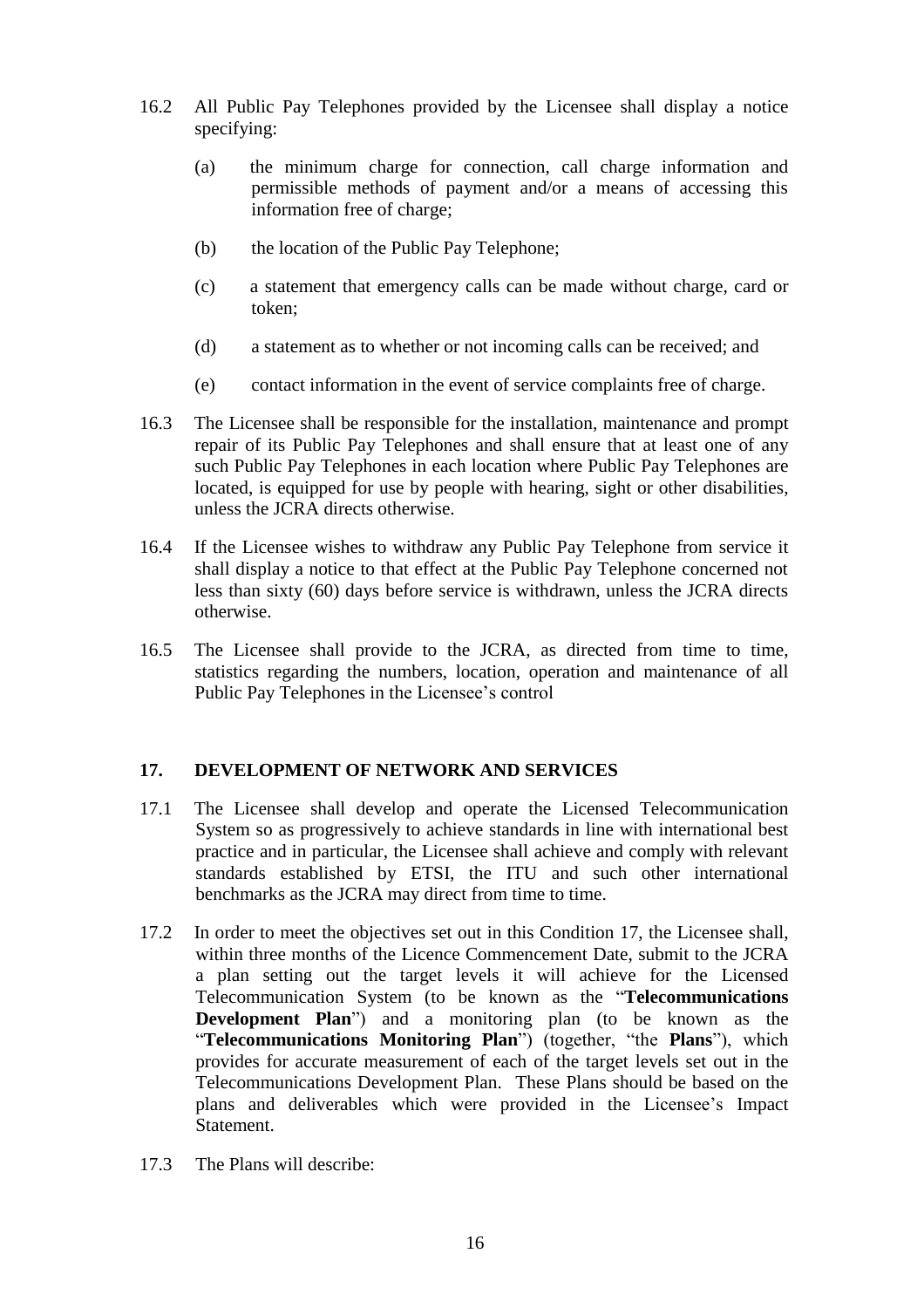- (a) how actual performance will be monitored;
- (b) the process for the collection and analysis of suitable data; and
- (c) the procedures for internal review and performance improvement planning by the Licensee.
- 17.4 The JCRA may direct the Licensee to update and resubmit the Plans.
- 17.5 The JCRA may direct the Licensee as to matters to be included in the Plans and may amend or replace such Directions.
- 17.6 The JCRA may include as a Condition in this Licence the targets specified by the Licensee in the Plan and the Licensee shall be deemed to be in breach of its Licence if the target levels are not achieved.
- 17.7 Within forty five (45) days of the end of each six (6) month period during the Term, the Licensee shall provide the JCRA with a written report in a form required by the JCRA on its achievements under the Plans during the preceding six (6) month period, as set out in Condition 17.2.
- 17.8 The Licensee shall comply with any Directions issued by the JCRA regarding any other quality of service indicators and measurement methods for Telecommunication Services and shall, as and when required, supply to the JCRA, in a form specified by the JCRA, the results of its measurements of actual performance against any quality of service indicators and measurements so specified, and the JCRA may publish or require publication of such information as it considers appropriate.
- 17.9 The Licensee shall provide such information as is required by the JCRA for the purpose of assessing service levels and Network development in its Mobile Telecommunications Service.

#### **18. CONSUMER PROTECTION**

- 18.1 The Licensee shall, in the manner and at the times specified by the JCRA, publish the standard terms and conditions, including tariffs under which it provides each category of Telecommunication Services to Subscribers and Users. In the absence of any other Direction from the JCRA, the Licensee shall ensure that a current statement of all applicable terms and conditions is:
	- (a) filed with the JCRA; and
	- (b) promptly made available for inspection at the request of any member of the public or promptly sent to them by post and/or electronic means on request.
- 18.2 The JCRA may direct the Licensee to change the Licensee's standard terms and conditions.
- 18.3 The Licensee shall safeguard the privacy and confidentiality of all messages transmitted over the Licensed Telecommunication System and the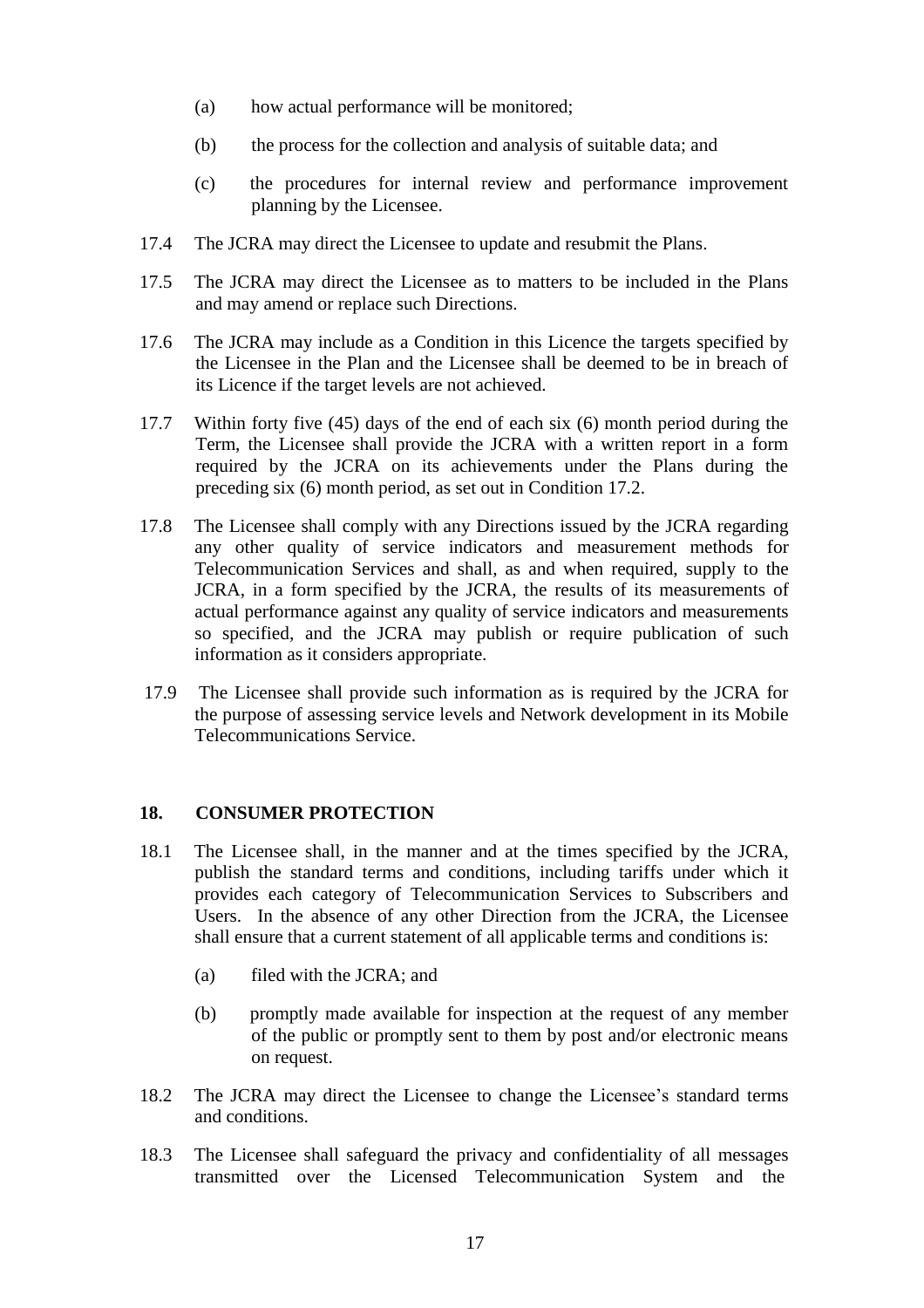Telecommunication Services provided shall comply with all applicable laws regarding the protection of personal data and shall comply with any Directions issued by the JCRA for the purposes of protecting the interests of Subscribers or Users.

- 18.4 The Licensee shall provide each of its Subscribers with an acceptable level of itemised billing for national, international and PRS calls at no additional charge, except where a Subscriber has accepted terms of contract specifying no itemization for all or certain classes of calls. On a Subscriber's request, the Licensee shall also provide itemised billing for local calls at a reasonable charge. The itemised bill produced by the Licensee shall in all cases provide sufficient detail to facilitate verification of charges incurred by the Subscriber in using the Telecommunication Services. Calls which are free of charge to the User, including calls to helplines, need not be identified in the Subscriber's itemised bill. Calls which are nominally free but where a supplementary charge has been added by the Licensee, with the authority of the JCRA or by an upstream provider, must be identified clearly.
- 18.5 The Licensee shall within three (3) months of the Licence Commencement Date publish an appropriate code of practice ("**Consumer Code**") for the resolution of Subscriber or User disputes, including, but not limited to, the non-payment of bills and disconnection of service. The JCRA may issue Directions to the Licensee specifying any modifications or additions that it considers should be made to the Consumer Code.
- 18.6 The Consumer Code shall identify a transparent, simple, inexpensive procedure in order to address, inter alia, the following:
	- (a) the appointment of a representative of the Licensee to be the first point of contact for members of the public;
	- (b) a means of recording complaints against and disagreements with the Licensee;
	- (c) the procedure and time frame in which the Licensee will respond to complaints and disagreements;
	- (d) the method and duration of retention of records of complaints and disagreements; and
	- (e) the level of any compensation that the Licensee may offer where complaints have been upheld or not satisfactorily resolved.

If a complaint or disagreement remains unresolved for three (3) months, either party may refer it to the JCRA for determination.

18.7 The Consumer Code may be amended by the Licensee, provided that the Licensee shall notify the JCRA and publish the proposed changes twenty-eight (28) days in advance of their coming into effect. The JCRA may issue Directions to the Licensee as to the changes, including but not limited to Directions not to make the changes, Directions to amend the changes further, or Directions as to the timing of the changes.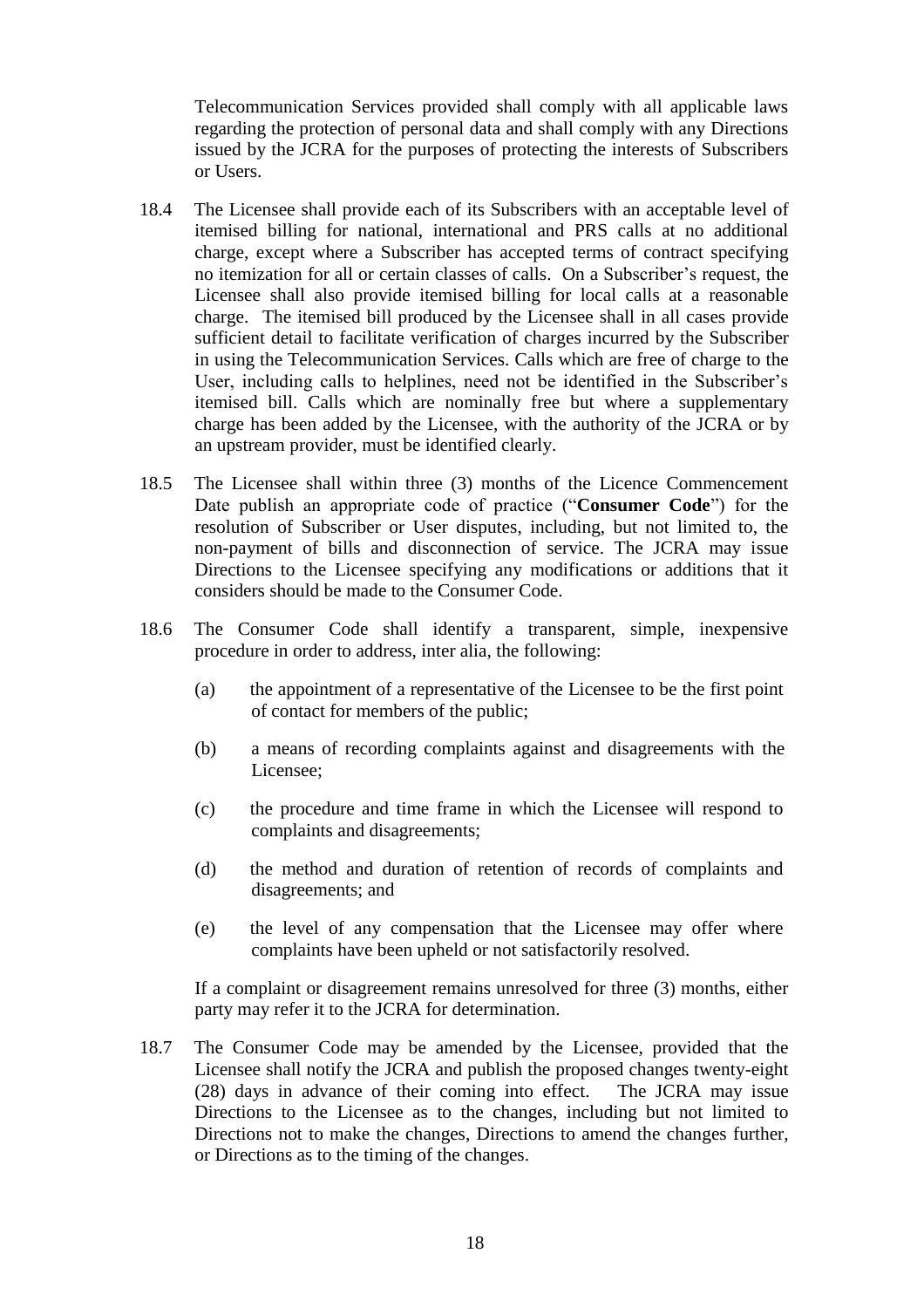- 18.8 The Licensee shall participate in good faith in any dispute resolution procedure established by the JCRA for the resolution of disputes.
- 18.9 The Licensee shall publish within three months of the Licence Commencement Date a statement setting out the minimum service levels for Users and Subscribers in respect of each category of Telecommunication Services it offers, any exceptions to these, and the compensation or refunds it will offer to Subscribers or prospective Subscribers where service levels are not met. The Licensee shall also submit the statement to the JCRA.
- 18.10 The JCRA may consult publicly on the statement provided in accordance with Condition 18.9 and issue Directions to the Licensee specifying any modifications or additions that it considers should be made to the statement. The Licensee shall then re-publish the statement in the agreed form, in accordance with any Directions made by the JCRA, and shall forthwith implement the same. The JCRA may issue further Directions requiring modifications or additions to the statement and as to its re-publication and implementation.
- 18.11 The Licensee shall submit at the end of every six (6) month period, or at such intervals as the JCRA directs, a written report to the JCRA setting out:
	- (a) the extent to which the Licensee has succeeded in meeting the targets described in Condition 18.9;
	- (b) the compensation that has been paid in relation to complaints or disagreements where complaints were upheld, and reasons why complaints were dismissed; and
	- (c) such other matters that the JCRA directs should be included in the report.
- 18.12 The Licensee shall ensure the accuracy and reliability of any systems, equipment, data or procedures which the Licensee uses to measure or to track the provision of Telecommunication Services or for the calculation of related charges.
- 18.13 The JCRA may require the Licensee to set up, at its expense, a User council or councils for the specific purpose of obtaining and representing the views of customers.
- 18.14

a) The Licensee shall give a Relevant Subscriber not less than two calendar months' notice in writing of any increase to the unit price of a telecommunication service supplied under a Fixed-Term Contract.

b) If the Licensee wishes to increase the unit price of a telecommunication service supplied under a Fixed-Term Contract, it shall allow a Relevant Subscriber to terminate its contract for that telecommunication service without penalty, provided that: (i) notice is given in writing by the Relevant Subscriber to the Licensee at any time during the notice period referred to in sub-condition a); and (ii) the Relevant Subscriber pays to the Licensee any outstanding subsidy in respect of telecommunications equipment supplied at no charge or at a discount by the Licensee under the contract.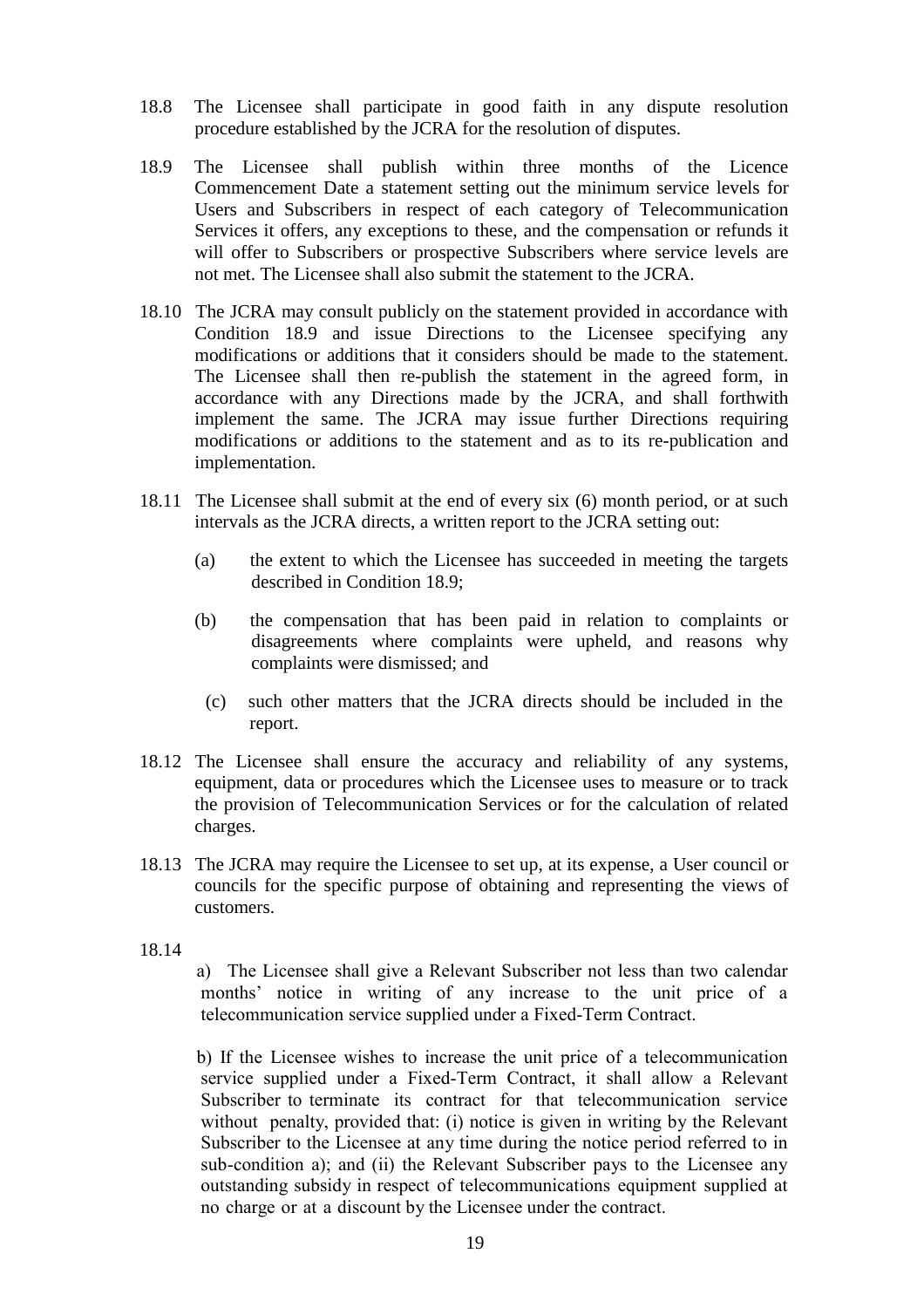c) As part of any notice referred to in sub-condition a), the Licensee shall inform the Relevant Subscriber of (i) its ability to terminate its contract for that telecommunication service without penalty; and (ii) the amount of the outstanding telecommunications equipment subsidy referred to in subcondition b).

d) This condition shall not apply to an increase in the unit price of a telecommunication service supplied under a Fixed-Term Contract, provided that:

- a. the increase is directly referable to the introduction of, or increase in, direct taxes or other government duties or levies, and the relevant contract clearly permits the Licensee to make that increase; or
- b. the quantum of the increase in unit price and the timing of the increase are set out clearly in the relevant contract (whether as an actual amount, or by reference to a price index),

and, in each case, the provision allowing the operator to make the increase is prominently displayed in the contract.

e) For the purposes of this Condition, a "Relevant Subscriber" shall be a residential or domestic subscriber, or a business with fewer than 10 employees located in the Channel Islands.

f) For the purposes of this Condition, a "Fixed-Term Contract" shall be defined as a contract involving the supply of telecommunication services by the Licensee with a term of more than 2 months.

g) For the avoidance of doubt, any reduction in call and/or text and/or data allowances provided to a Subscriber under a Fixed-Term Contract for a telecommunication service will constitute an increase in the unit price charged to the Subscriber and thus a circumstance to which sub-conditions a), b) and c) would apply. However, for mobile telephone contracts only, increases in charges for calls, texts and data not provided within an inclusive bundle shall be deemed not to be an increase in the unit price.

h) Where costs incurred by the Licensee in the provision of a telecommunication service increase significantly, and such increase was not reasonably foreseeable, then the Licensee may apply to the JCRA for, and the JCRA may grant, a waiver of the requirements of this Condition in respect of Fixed-Term Contracts for that telecommunication service.

#### **18A MINIMUM REQUIREMENTS FOR 4G SERVICES**

18A.1 The Licensee shall comply with the minimum requirements of the 4G competitive process as set out in Schedule B of this licence.

#### **18B PERFORMANCE COMMITMENTS FOR 4G SERVICES**

18B.1 The Licensee shall comply with the performance commitments of the 4G competitive process as set out in the confidential Schedule C of this licence.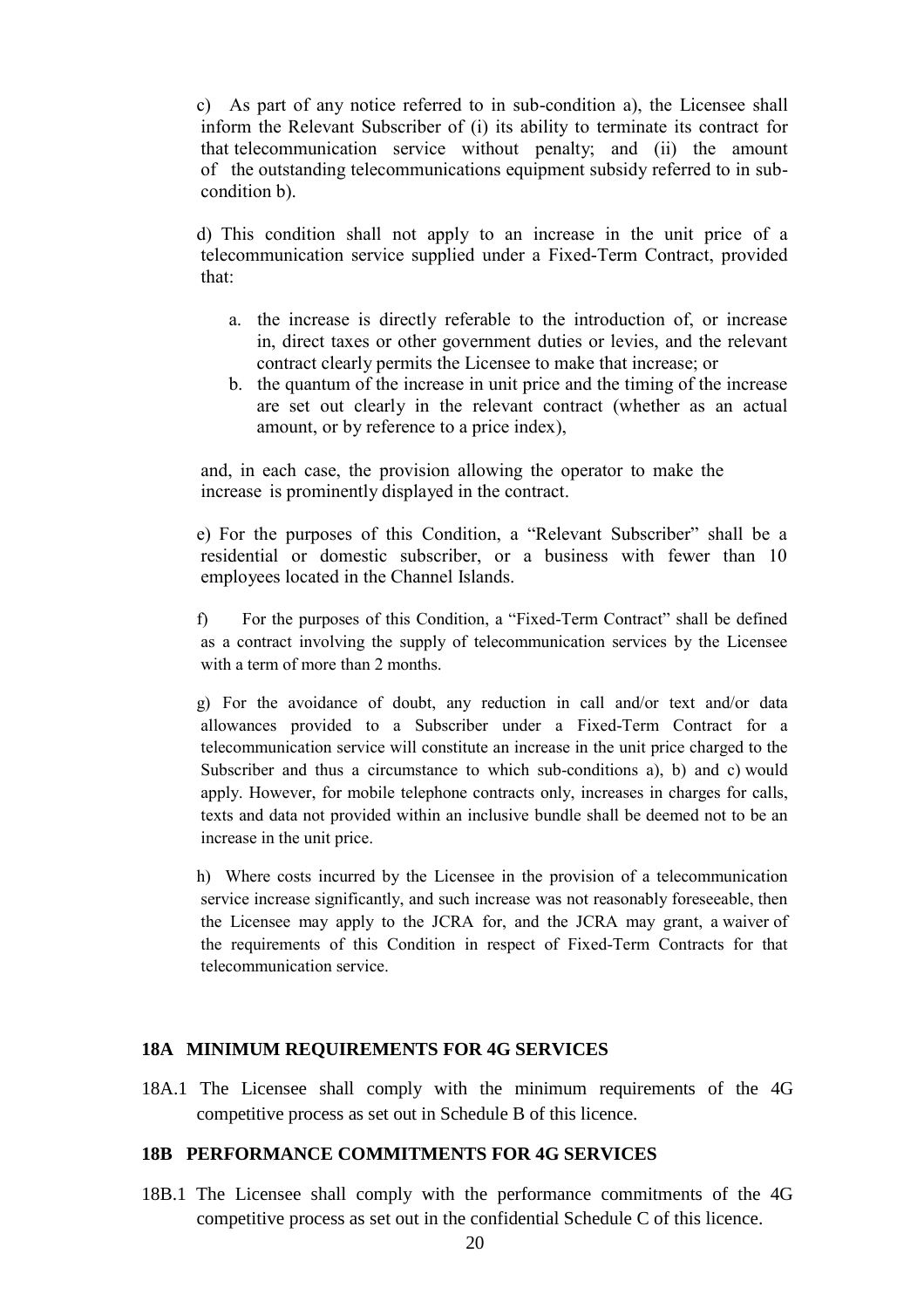## **PART III: GENERAL CONDITIONS RELATING TO THE PROVISION OF TELECOMMUNICATIONS**

#### **19. NUMBERING**

- 19.1 The Licensee shall for the purpose of terminating messages on the Licensed Telecommunication System use only those Numbers that are allocated to it and shall comply with any Directions concerning use and allocation of Numbers that are issued by the JCRA.
- 19.2 The Licensee shall manage any Numbers allocated to it with a view to conserving Numbers as a public resource and shall maintain a record of the status of all Numbers allocated to it and on request shall provide that information to the JCRA in the form directed by the JCRA.
- 19.3 The Licensee shall not charge its customers for allocations of Numbers except where authorised and in accordance with any Direction from the JCRA.
- 19.4 The Licensee shall comply with any Directions issued by the JCRA in respect of Number Portability, Number Translation, Number hosting and compliance with the Numbering Conventions.
- 19.4 The Licensee shall provide Mobile Number Portability ('MNP') to Other Licensed Operators that provide Mobile Telecommunication Services.
- 19.5 MNP shall be provided using a centralized database system (the 'MNP System') in accordance with the requirements specified in Schedule A.
- 19.6 The Licensee shall be entitled to share the costs of acquiring and maintaining the MNP System equally with each of the Other Licensed Operators that provide Mobile Telecommunication Services. Where network investment is required for the Licensee to interface with the MNP System, the Licensee shall fund itself the necessary investment.
- 19.7 The Licensee will ensure that it makes representatives available to attend meetings, upon reasonable notice, with the JCRA and/or its representative to discuss the implementation or operation of MNP.
- 19.8 The JCRA may require information from the Licensee concerning the implementation or operation of MNP.

#### **20. RADIO FREQUENCY**

20.1 The Licensee shall provide the Telecommunication Services in accordance with the requirements of the Wireless Telegraphy Act 1949, Wireless Telegraphy (Channel Islands) Order 1952, and the Law.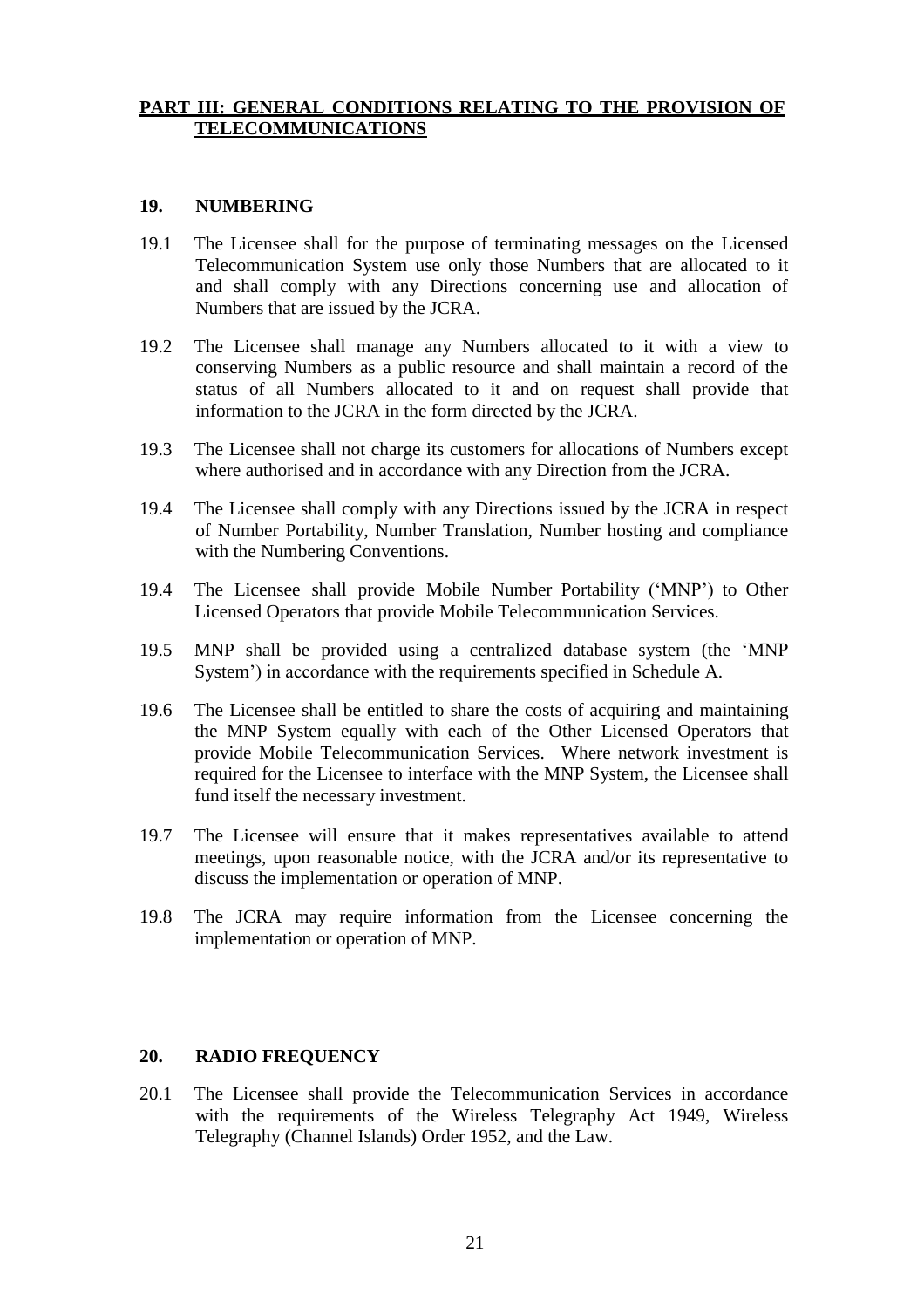- 20.2 The Licensee shall at all times facilitate the proper management of the radio frequency spectrum and shall ensure that the equipment and systems of the Licensee are adequate to prevent or, if necessary, eliminate interference with other authorised radio systems. Where the JCRA believes that an emergency exists, the Licensee shall, if so directed by the JCRA in writing:
	- (a) modify, in such manner as may be specified in the Direction, the operating characteristics of any radio transmitting station used for the purposes of the Telecommunication Services; or
	- (b) cease operating any radio channel or radio transmitting station used for the purposes of the Telecommunication Services.
- 20.3 The Licensee shall ensure that non-ionising radiation emissions from its Licensed Telecommunication System are within the limits specified by the guidelines published by the International Commission for Non-Ionising Radiation Protection (ICNIRP) and that it complies with any radiation emission standards adopted and published from time to time by BSI, ETSI, the European Committee for Electrotechnical Standardisation and any other standards specified by the JCRA.
- 20.4 The Licensee shall make efficient use of the radio spectrum. If directed by the JCRA the Licensee shall take steps to re-plan radio spectrum usage in order to make the most efficient use of that spectrum or parts of that spectrum allocated to the Licensee.

## **21. ACCESS TO LAND**

21.1 The Licensee shall be entitled to all powers and rights and subject to all such obligations as are set out in Part 6 of the Law. Nothing in this Licence shall absolve the Licensee from any requirement in law to obtain such additional consents, permissions, authorisations or licences as may be necessary for the provision of the Licensed Telecommunication System and for the exercise of its rights or discharge of its obligations under this Licence.

## **22. ACCESS TO FACILITIES**

22.1 If the Licensee or the Licensee's Subsidiary or Associated Company or joint venture and any Other Licensed Operator fail to reach agreement within sixty (60) days in respect of a request by the Other Licensed Operator for Access, and the JCRA considers that such Access is essential as being the only economically feasible means by which a Telecommunication System can be installed or provided or connected to the premises of a User or Subscriber, over, under, in or across any public right of way or as being the only feasible means of avoiding material damage to the environment, the JCRA may instruct the Licensee to allow, or to procure that the Licensee's Subsidiary, Associated Company or joint venture allows the Other Licensed Operator Access on reasonable terms; unless the JCRA determines that it would be unreasonable to require the Licensee or the Licensee's Subsidiary or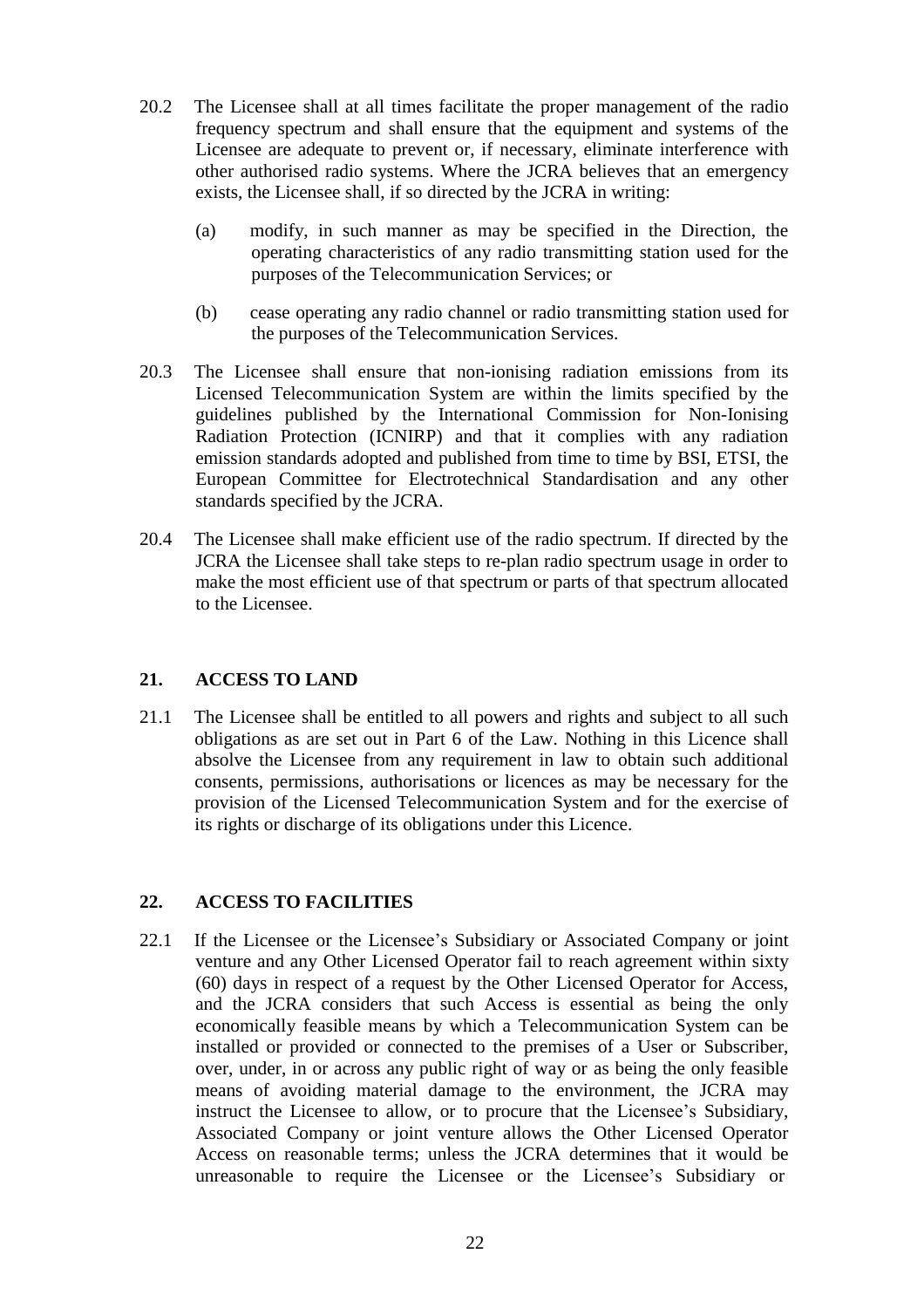Associated Company or joint venture concerned, alone or with any other person willing or required to do so, to grant the necessary Access.

22.2 In the absence of agreement between the parties, the terms of Access, including time limits for completion of any agreement, shall be determined by the JCRA.

## **23. CESSATION OF THE PROVISION OF THE LICENSED TELECOMMUNICATION SYSTEM**

- 23.1 If the Licensee proposes to cease to provide all or a material part of the Licensed Telecommunication System it shall give not less than four (4) months notice in writing to the JCRA of the proposal and its plans in relation to the cessation. Such cessation shall be affected only with the consent of the JCRA and in accordance with any Directions given by the JCRA in relation thereto and the Licensee shall comply with any such Directions.
- 23.2 At any time within four (4) months before the expiry of the Licence or if the JCRA receives a notice under Condition 23.1, or if the JCRA has made a decision pursuant to Article 20 of the Law to revoke the Licence, the JCRA may, after consultation with the Licensee, direct it to take such steps that the JCRA considers necessary or expedient to ensure the safety of the Licensed Telecommunication System or the continuity and continuation of the provision of Telecommunication Services or any constituent parts thereof, and the Licensee shall comply with any such Directions.

#### **24. INTERCONNECTION**

- 24.1 The Licensee shall have the right to Interconnect the Licensed Telecommunication System with the Network or Mobile Telecommunication Network of any Other Licensed Operator, provided the technical standards and specifications for interconnection have been complied with.
- 24.2 The Licensee shall make available to interested parties such technical standards and specifications as may be required to enable connection to the Licensed Telecommunication System. Technical standards shall be those recognized universally for the specified interface. The JCRA may issue Directions as to the information that must be provided.
- 24.3 The Licensee shall not be required to enter into an Interconnect agreement or provide Interconnect services if that agreement or the provision of those services would:
	- (a) be technically infeasible or if it could reasonably be expected materially to impair the quality of any Telecommunication Service; or
	- (b) threaten the integrity, security, or interoperability of the Licensed Telecommunication System in a material way;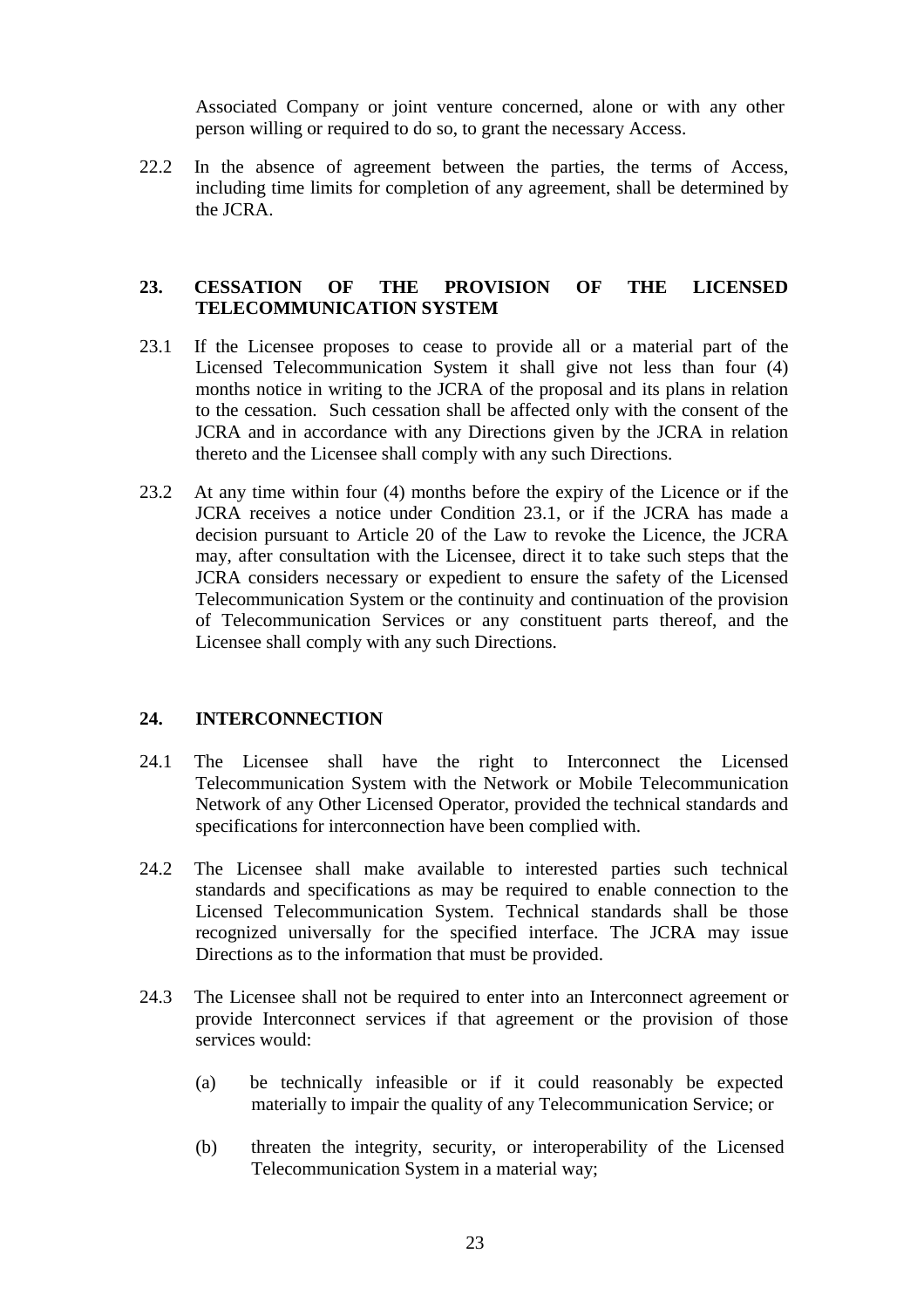provided that the Licensee informs the Other Licensed Operator, in writing, with a copy to the JCRA forthwith justifying its decision to refuse interconnection or its intention to terminate interconnection services under an interconnection agreement. The JCRA may determine whether the action by the Licensee is reasonable and issue Directions accordingly.

- 24.4 The Licensee shall provide copies of any Interconnect agreements to the JCRA and such agreements shall be made available to interested parties upon a request being made in writing to the JCRA. The JCRA may determine, following consultation with the Licensee, those aspects which deal with the commercial strategy of the parties and those aspects shall not be made available.
- 24.5 The JCRA may direct that changes be made to any Interconnect agreement to ensure that it is in compliance with the Law.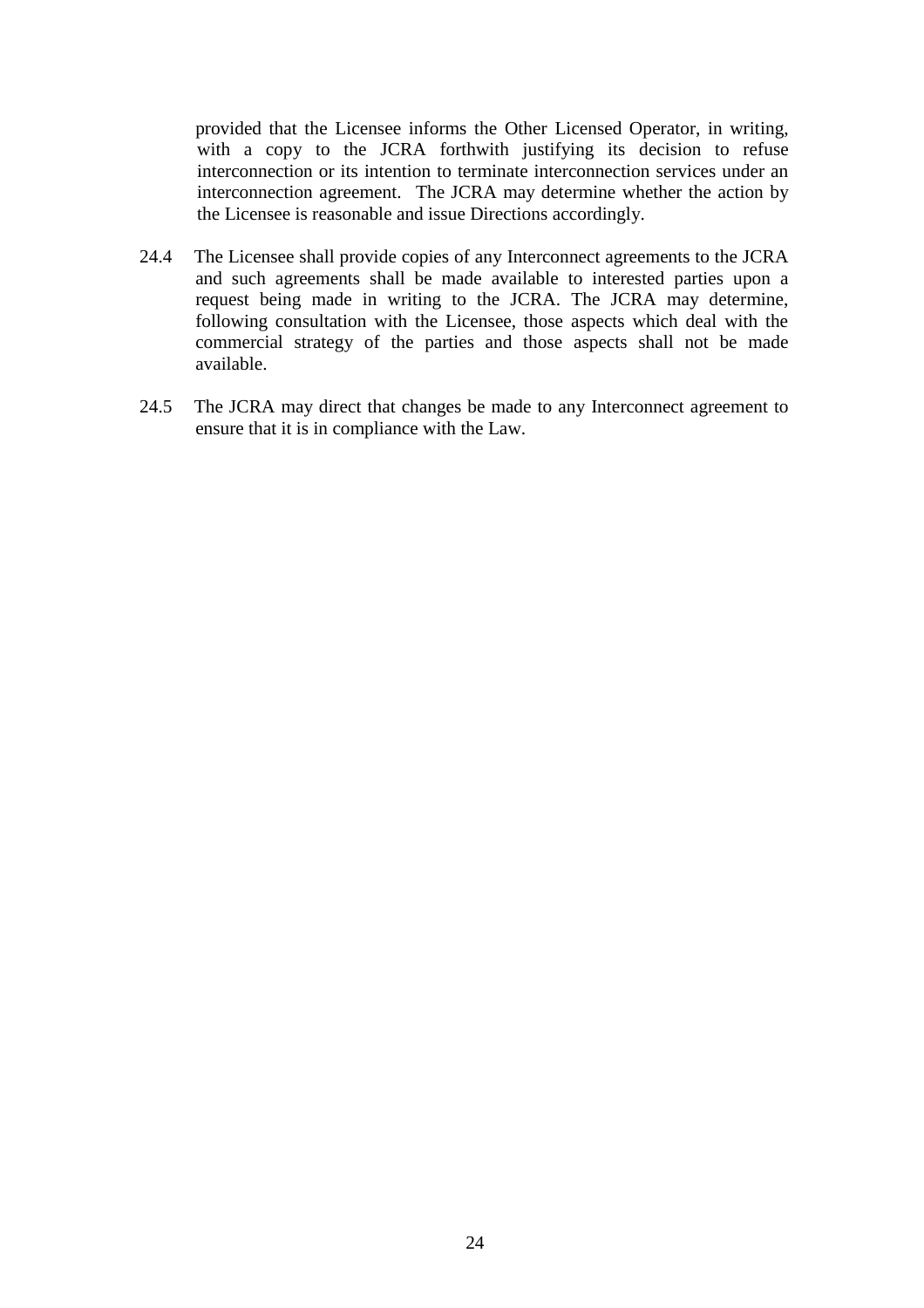## **PART IV: CONDITIONS SPECIFIC TO THIS LICENCE**

## **25. APPLICATION OF CONDITIONS**

25.1 Where the JCRA has determined that a Licensee possesses SMP in a relevant market, it may determine that provisions of this Part IV apply as appropriate.

## **26. CROSS SUBSIDISATION**

- 26.1 The Licensee shall not unfairly cross subsidise or unfairly subsidise the establishment, operation or maintenance of any telecommunication Network or telecommunication services.
- 26.2 To enable the JCRA to evaluate whether any unfair cross-subsidisation or unfair subsidisation is taking place, the Licensee shall record at full cost in its accounting records any material transfer of assets, funds, costs, rights or liabilities between a part and any other part of its business, and between it and its Associated Companies or any Subsidiary or joint venture of the Licensee, and shall comply with any Directions issued by the JCRA for this purpose.

## **27. FAIR COMPETITION**

- 27.1 The Licensee shall:
	- (a) not abuse any position of SMP and/or established position in any telecommunications market;
	- (b) not engage in any practice or enter into any arrangement that has the object or effect of preventing, restricting or distorting competition in the establishment, operation and maintenance of telecommunication systems or the provision of telecommunication services; and
	- (c) comply with any Direction issued by the JCRA for the purpose of preventing any market abuse or any practice or arrangement that has the object or effect of preventing, restricting or distorting competition in the establishment, operation and maintenance of telecommunication systems or the provision of telecommunication services.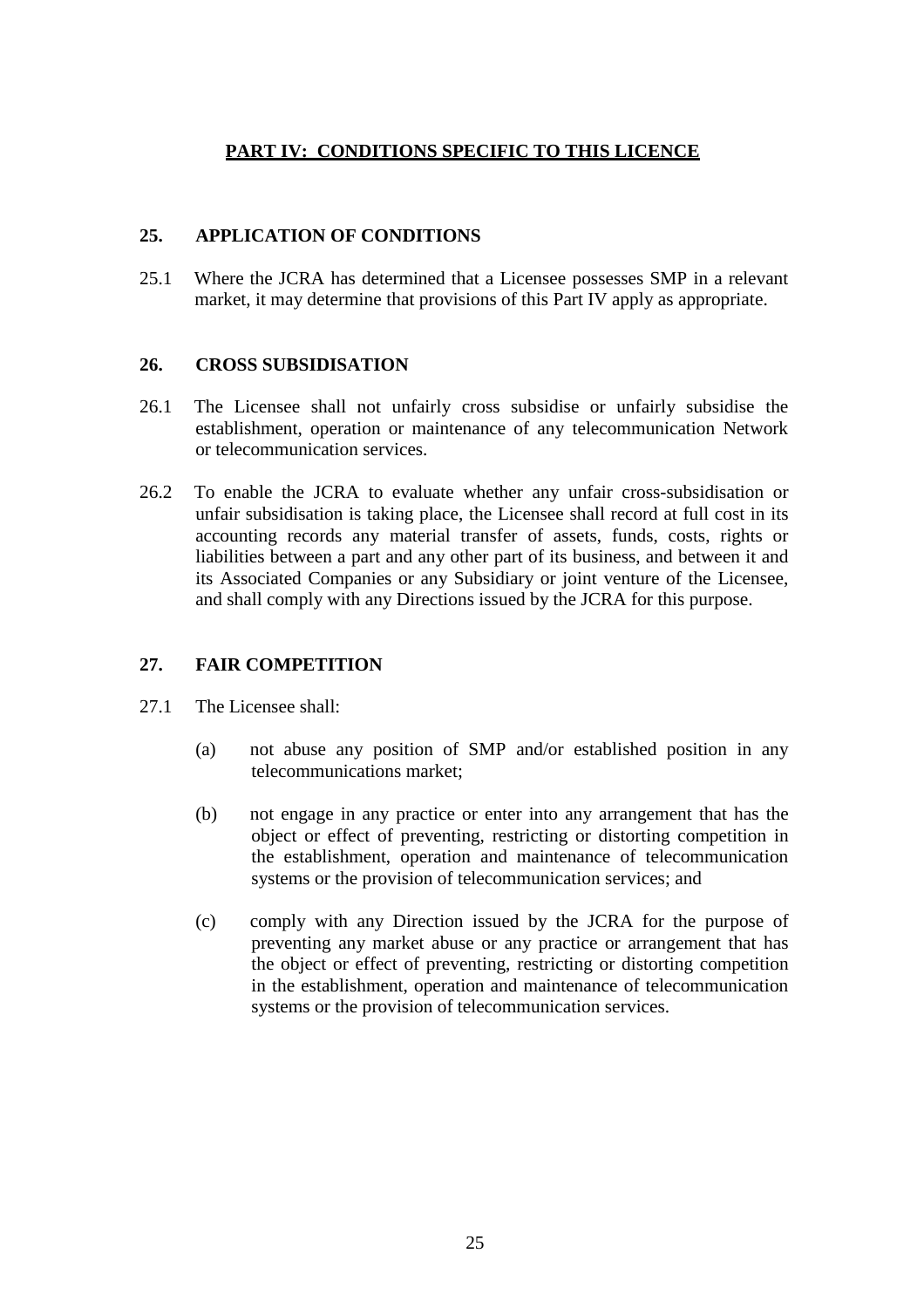#### **Licence in effect as of 15 April 2008**

#### **SCHEDULE A**: **MNP REQUIREMENTS**

#### Basic Capabilities of the MNP System

- 1. The JCRA has determined that MNP is a requirement for Jersey. It recognizes that MNP is likely to be required before general NP; however, the JCRA requires that any implemented system for MNP would be forward-looking and provide facilities and capabilities:
	- to interface with an NP system for fixed network telecommunications systems;
	- to interface with an NP system for broadband based telecommunications systems;
	- to manage general numbering functions such as block allocation and number translation services;
	- to operate across all mobile technologies;
	- to interface with any future Domain Name System ('DNS') based system such as eNum; and
	- to interface with a stolen mobile database function.

The MNP system also should have the ability to comply with the requirements of the Regulation of Investigatory Powers (Jersey) Law 2005.

#### Operation of MNP and payment of costs

- 2. The Donor Network may charge the Recipient Network for the reasonable costs incurred in porting a number to the Recipient Network. The Licensee shall not apply a charge greater than the lowest charge among all Licensed Operators unless it is cost justified to the JCRA's satisfaction.
- 3. The Licensee shall bear its own costs for accessing the MNP system in relation to the on-going routing of calls to ported numbers.

#### Outline of the Porting Process

- 5. Porting originations shall be initiated and controlled by the Recipient Network. The Subscriber requesting porting shall at no time be required to contact the Donor Network to process any part of physical number porting.
- 6. The Recipient Network may make appropriate validation checks on the Subscriber's right to port. The Donor Network may not require verification information additional to that required by the Recipient Network.
- 7. Porting requests shall be processed within a timescale not exceeding 48 hours unless a request is refused by a Donor Network on any of the grounds listed in Paragraph 9.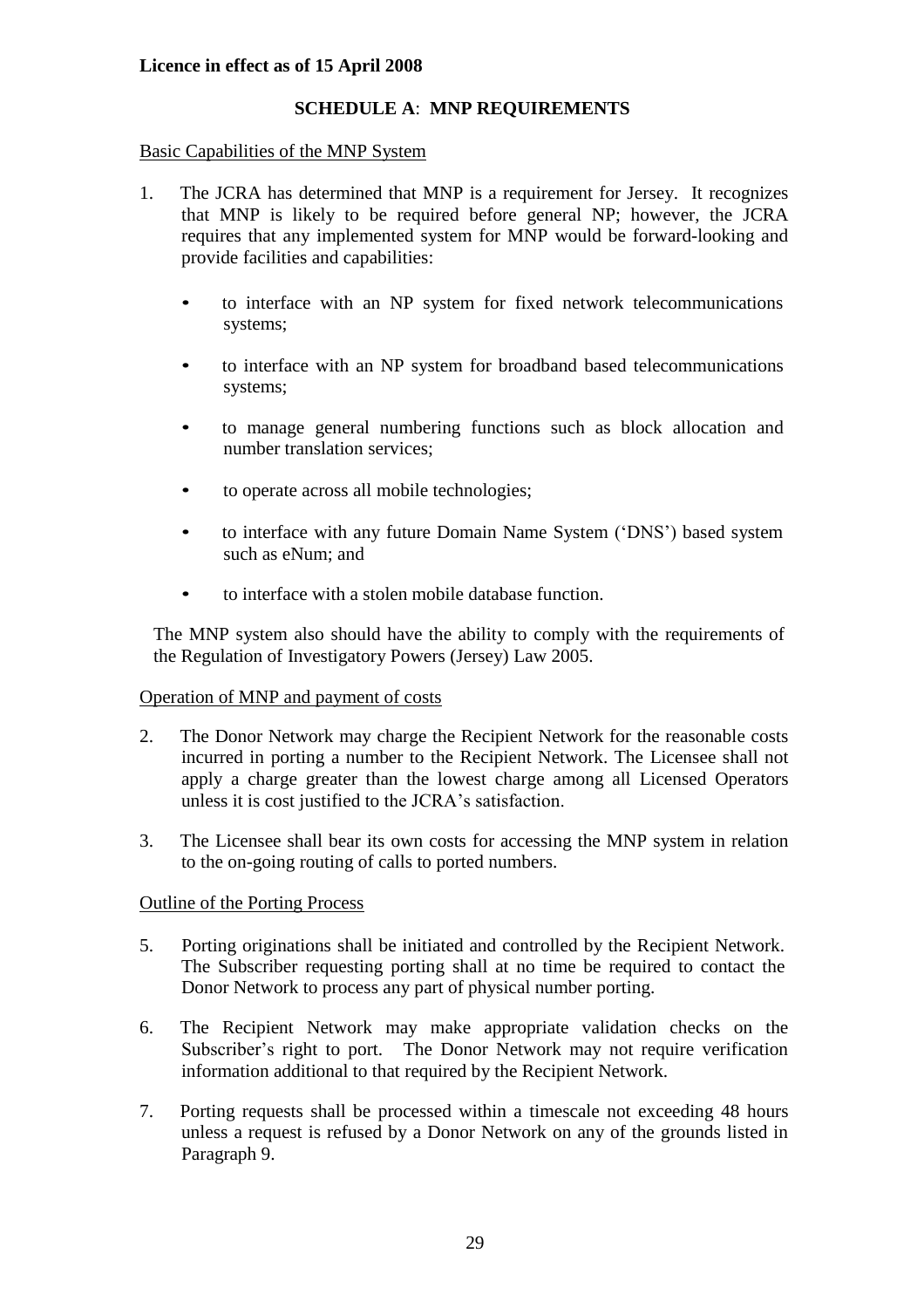- 8. A Donor Network shall not initiate contact with a Subscriber that has requested porting prior to the end of that Subscriber's porting process. The Licensee shall implement documented procedures which at a minimum are to ensure that, when it is operating as a Donor Network, there is no communication of information between personnel involved in number porting and personnel in sales and marketing.
- 9. A Donor Network may only refuse a porting request in circumstances when:
	- the number to be ported is not a valid and live number on the Donor Network;
	- the account number in the request does not relate to the MSISDN on postpaid accounts;
	- the number is already subject to a porting process;
	- the existing account is subject to suspension of service for non-payment;
	- there is failure by the Recipient Network to make available to the Donor Network a copy of the subscriber's authorization for the porting request; or
	- the JCRA has approved, upon notification by the Licensee, any other reason than the above for refusal.
- 10. The Licensee shall not charge the ported Subscriber for requesting or applying the portability function.
- 11. The Licensee shall notify Subscribers of any tariff differences between 'on-net' and 'off-net' calls as a result of number porting.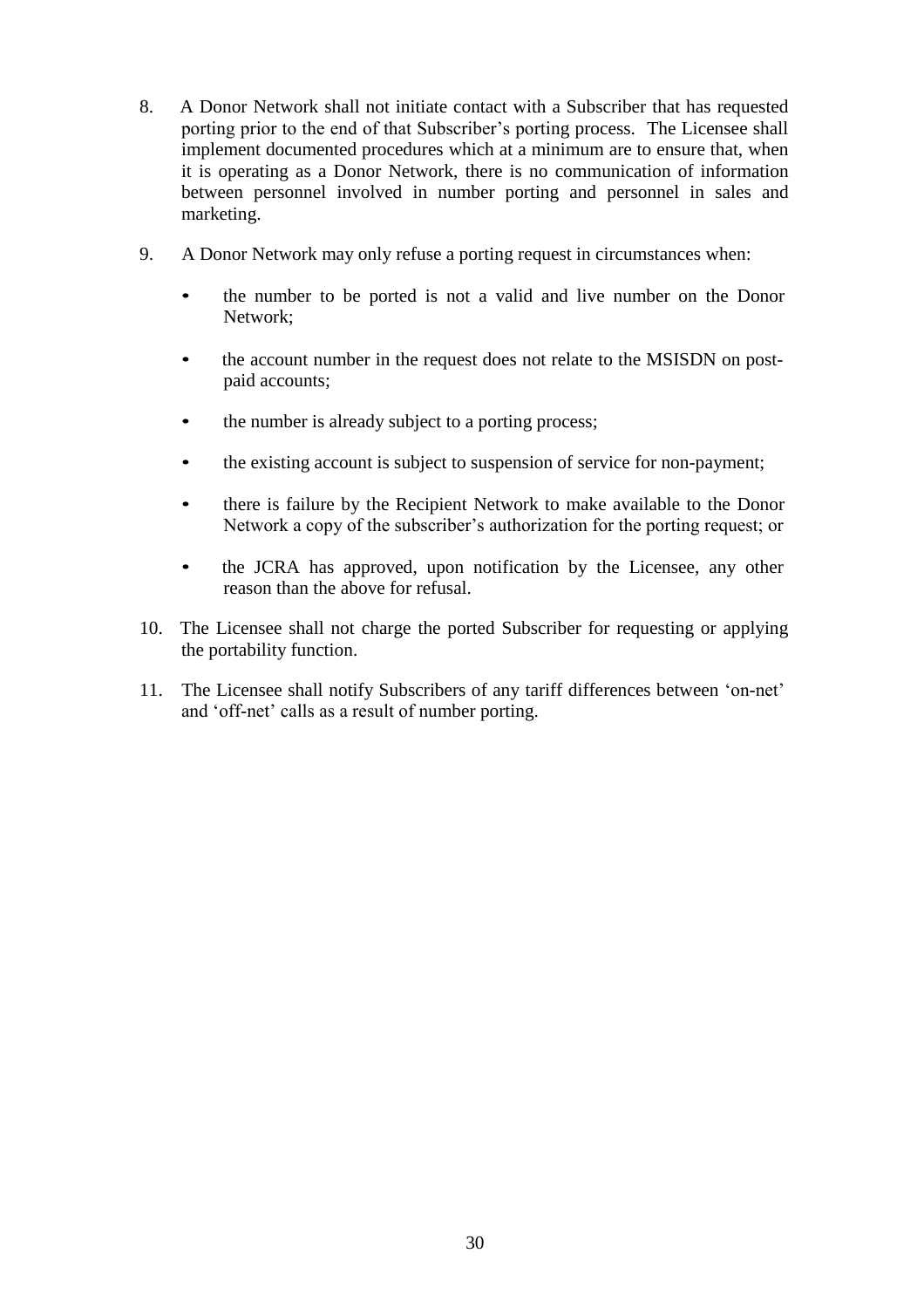## **DEFINITIONS**

As used in Schedule A, the following expressions have the following meanings:

**"Donor Network"** means the Operator that provides service to a Subscriber before porting.

**"MSISDN"** means a mobile station international subscriber directory number.

**"Recipient Network"** means the Operator that acquires a Subscriber who takes up a new service with that Operator and transfers their existing number from their previous Operator.

**"Subscriber"** means a user of telecommunication services provided either through a contract or a pre-paid account.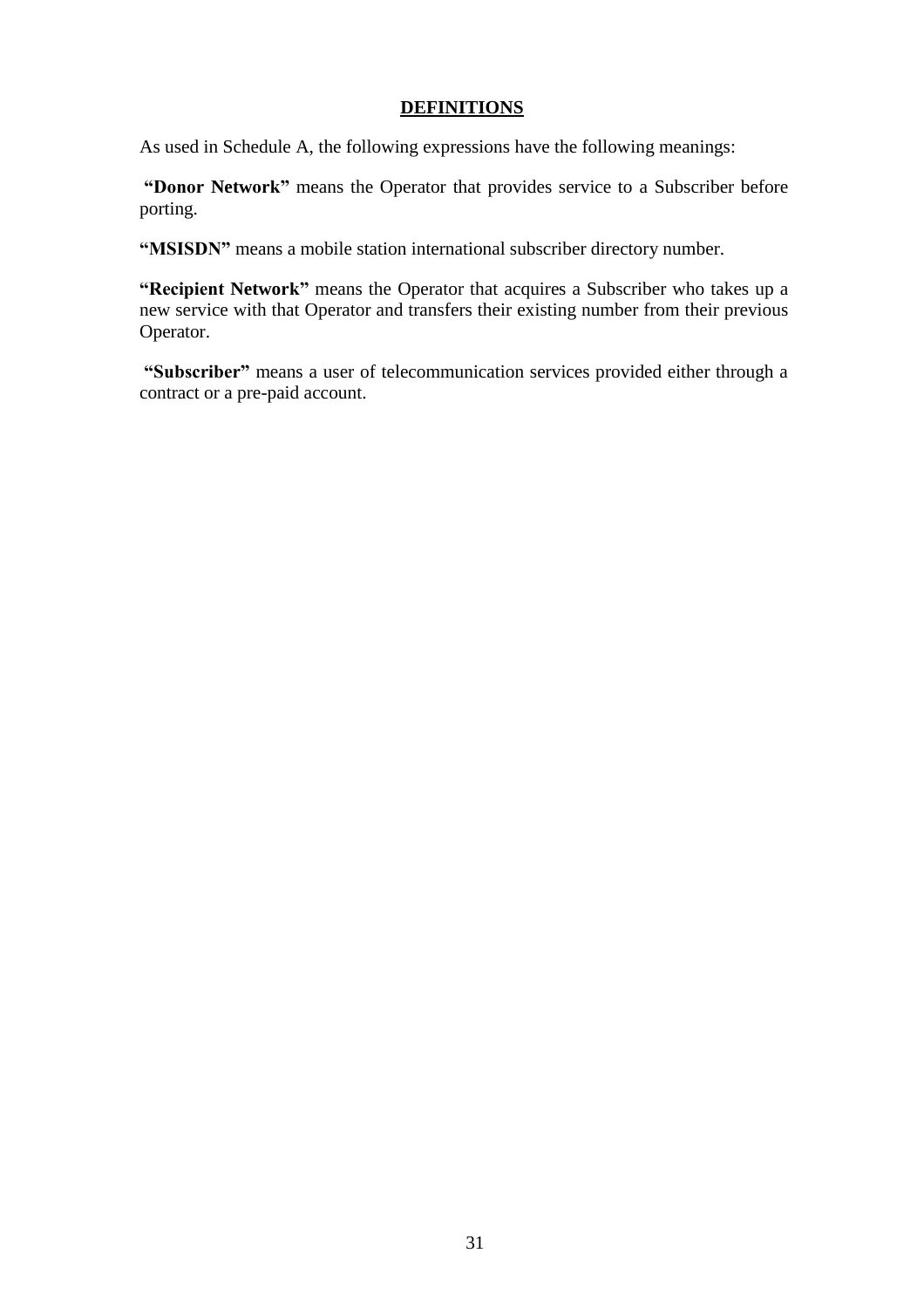#### **SCHEDULE B – MINIMUM REQUIREMENTS FOR 4G SERVICES**

- **Requirement 1** The Licensee shall by no later than 31 December 2016 provide, and thereafter maintain, an electronic communications network that is capable of providing, with 90% confidence, a mobile telecommunications service with a sustained downlink speed of not less than 2 Mbps and a sustained uplink speed of not less than 768 kbps when that network is lightly loaded, to users<sup>1</sup>:
	- *i*) in an area within which at least 95% of the population of each of Guernsey, Jersey, Alderney, Herm and Sark live, and
	- *ii)* at indoor locations that meet the conditions specified in paragraph (iv) below and which are within any residential and business premises within the area specified in paragraph i above.

For the purposes of paragraph ii of this minimum requirement:

- iii) the service must be provided using radio equipment which is not situated inside the relevant residential premises;
- iv) the condition referred to is that the radio signal propagation loss from the outside of the building to the location inside the building does not exceed:
- *a.* 13.2dB for radio signals in the frequency ranges 791MHz 821MHz and 832MHz – 862MHz;
- *b.* 13.7dB for radio signals in the frequency ranges 880MHz 915MHz and 925MHz – 960MHz;
- *c.* 16.5dB for radio signals in the frequency ranges 1710MHz 1785MHz and 1805MHz – 1880MHz;
- *d.* 17.9dB for radio signals in the frequency range 2500MHz 2690MHz;
- *e.* Any other propagation loss notified to the Licensee by Ofcom in respect of radio signals in any other frequency band.

For the purpose of this minimum requirement, a network is considered 'lightly loaded' if it has a single user demanding service within the serving cell, and the surrounding cells of the network are loaded to a light level (by which is meant the common channels only are transmitting at 22% of the maximum cell power).

- **Requirement 2** The Licensee will collaborate with the JCRA and implement a programme of customer information to inform users of Digital Terrestrial Television (DTT) services about possible interference problems due to the building of 4G networks and enable affected users to mitigate interference problems by providing connectors and filters to these users and, if deemed necessary, install these measures at their premises at the earliest reasonable time.
- **Requirement 3** The Licensee must minimise the environmental impact of their activities connected with the 800 MHz, 1,800 MHz and 2.6 GHz spectrum bands and, in particular, agree to share facilities with other operators (unless there are demonstrable technical reasons why sharing is not practicable), and to implement the Recommendation of

 $\overline{a}$ 

*<sup>1</sup> The Compliance Verification Methodology that CICRA will use is consistent with that described in: Ofcom. 4G Coverage Obligation Notice of Compliance Verification Methodology: LTE. 12 November 2012*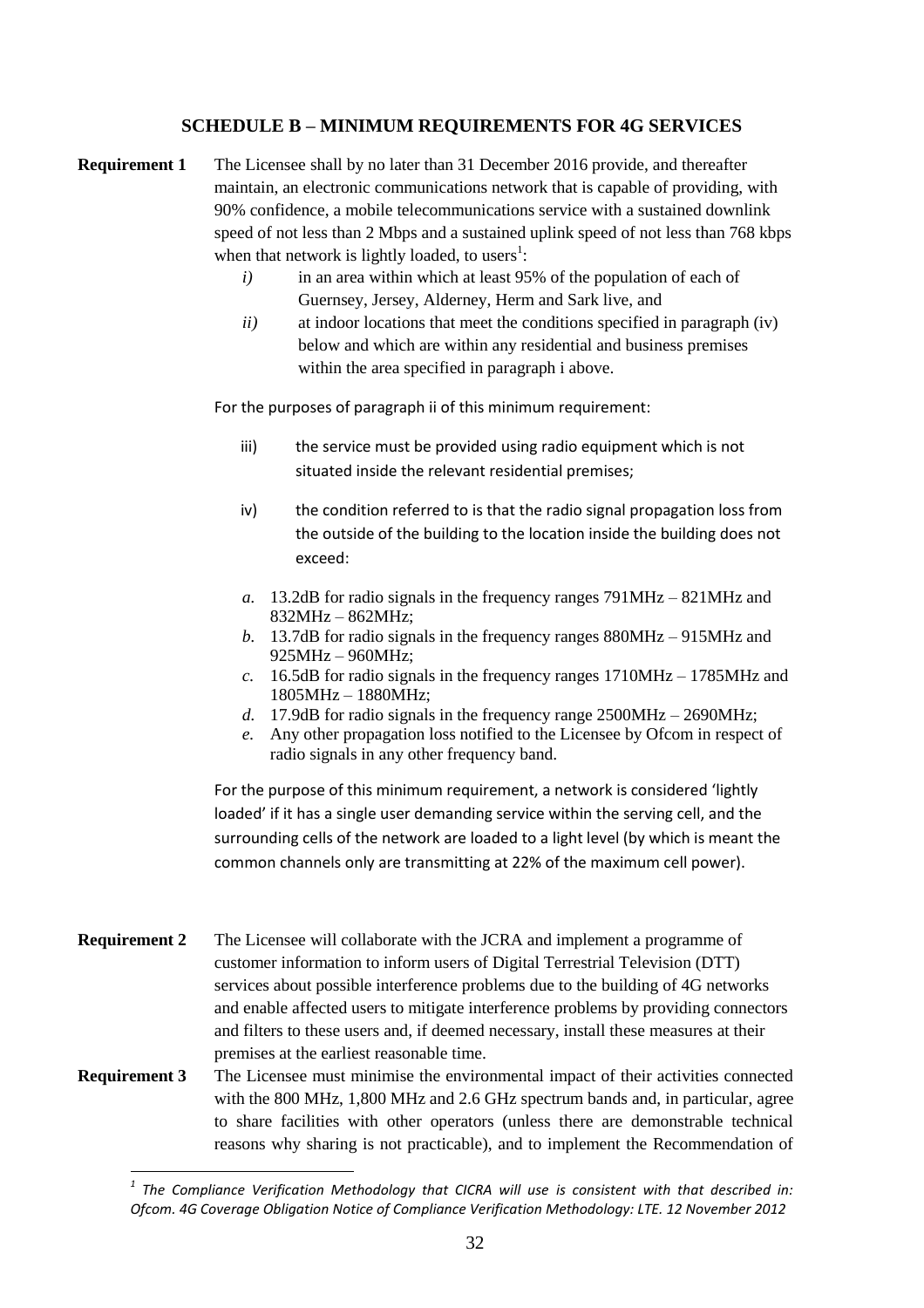the Council of the European Union regarding exposure to electro-magnetic fields (1999/519/EC).

- **Requirement 4** The Licensee must commit to negotiating in good faith with any potential mobile virtual network operator for access to its mobile networks and agree that any dispute arising from such negotiations may be referred to the JCRA for final determination.
- **Requirement 5** The Licensee agrees to give their LTE service customers, when they roam outside the Channel Islands, the benefit of retail prices at least as favourable as the retail price constraints which apply to operators in the European Union by virtue of Regulation (EU) 531/2012, and the benefit of customer information equivalent to, or better than, that required of operators in the EU by virtue of the same Regulation. Reference to Regulation (EU) 531/2012 is reference to it as it stands now and, at the GCRA's direction, as it is amended or replaced by subsequent legislation.